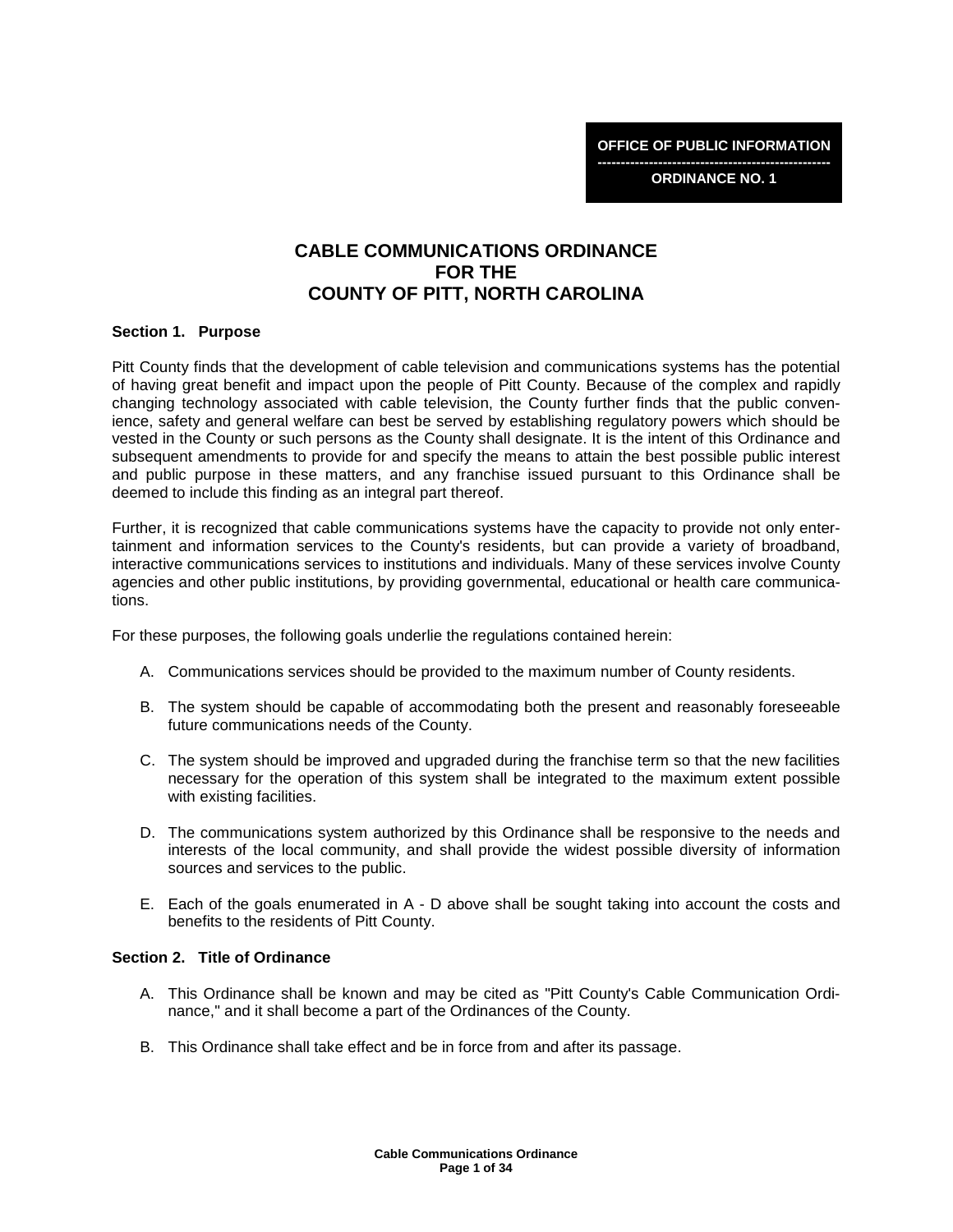- C. That all ordinances or parts of ordinances in conflict with the provisions of this Ordinance are hereby repealed, specifically Chapter 8, Article IV, Sections 8.80-8.88 of the Pitt County Code of Ordinances.
- D. This Ordinance shall be governed by and subject to the Communications Act of 1934, as amended, including any future amendments relating to cable television communications.

### **Section 3. Definitions**

For the purpose of this Ordinance the following terms, phrases, words and their derivations shall have the meaning given herein unless otherwise defined by Federal or State law. When not inconsistent with the context, words used in the present tense include the future; words in the plural number include the singular number. The word "shall" is mandatory and "may" is permissive. Words not defined shall be given their common and ordinary meaning.

**Additional Service**: Any cable service other than Basic Service provided over the cable television system.

**Access Channels**: Any channels on the system provided herein by the operator for use by the County and its agencies.

**Basic Service**: A separately available basic service tier to which subscription is required for access to any other tier of service. Such basic service tier shall, at a minimum, consist of the following: all signals carried in fulfillment of the Cable Act, Sections 614 and 615; any public, educational, and governmental access programming required in this Ordinance or the Franchise; any signal of any television broadcast station that is provided by the cable operator to any subscriber, except a signal which is secondarily transmitted by a satellite carrier beyond the local service area of such station. Additional signals may be added to the basic tier by the Grantee.

**Cable Act**: See Communications Policy Act or Cable Act below.

**Cable Communications System (also referred to as System)**: A facility, consisting of a set of closed transmission paths and associated signal generation, reception, and control equipment that is designed to provide cable service which includes video programming and which is provided to multiple subscribers within a community, but such term does not include any of the following: (a) a facility that serves only to retransmit the television signals of one or more television broadcast stations; (b) a facility that serves only subscribers in one or more multiple dwelling units under common ownership, control, or management, unless such facility or facilities uses any Public Rights-of-Way; (c) a facility of a common carrier which is subject in whole or in part to the provision of Title II of the Cable Act, except that such facility shall be considered a cable system to the extent that such facility is used in the transmission of video programming directly to subscribers; or (d) any facilities of any electric utility used solely for operating its electric utility systems.

**Cablecast Signal**: A nonbroadcast signal that originates within the facilities of the cable communications system.

**Channel:** A six Megahertz (MHz) frequency band, which is capable of carrying either one standard video signal, a number of audio, digital or other nonvideo signals or sonic combination of such signals. One channel of High Definition Television may utilize more than 6 MHz.

**Closed-Circuit** or **Institutional Service**: Such video, audio, data and other services provided to institutional users on an individual application basis. These may include, but are not limited to, one-way video, two-way video, audio or digital signals among institutions or residential subscribers.

**Commercial Subscriber**: A subscriber who receives a service in a place of business where the service may be utilized in connection with a business, trade or profession.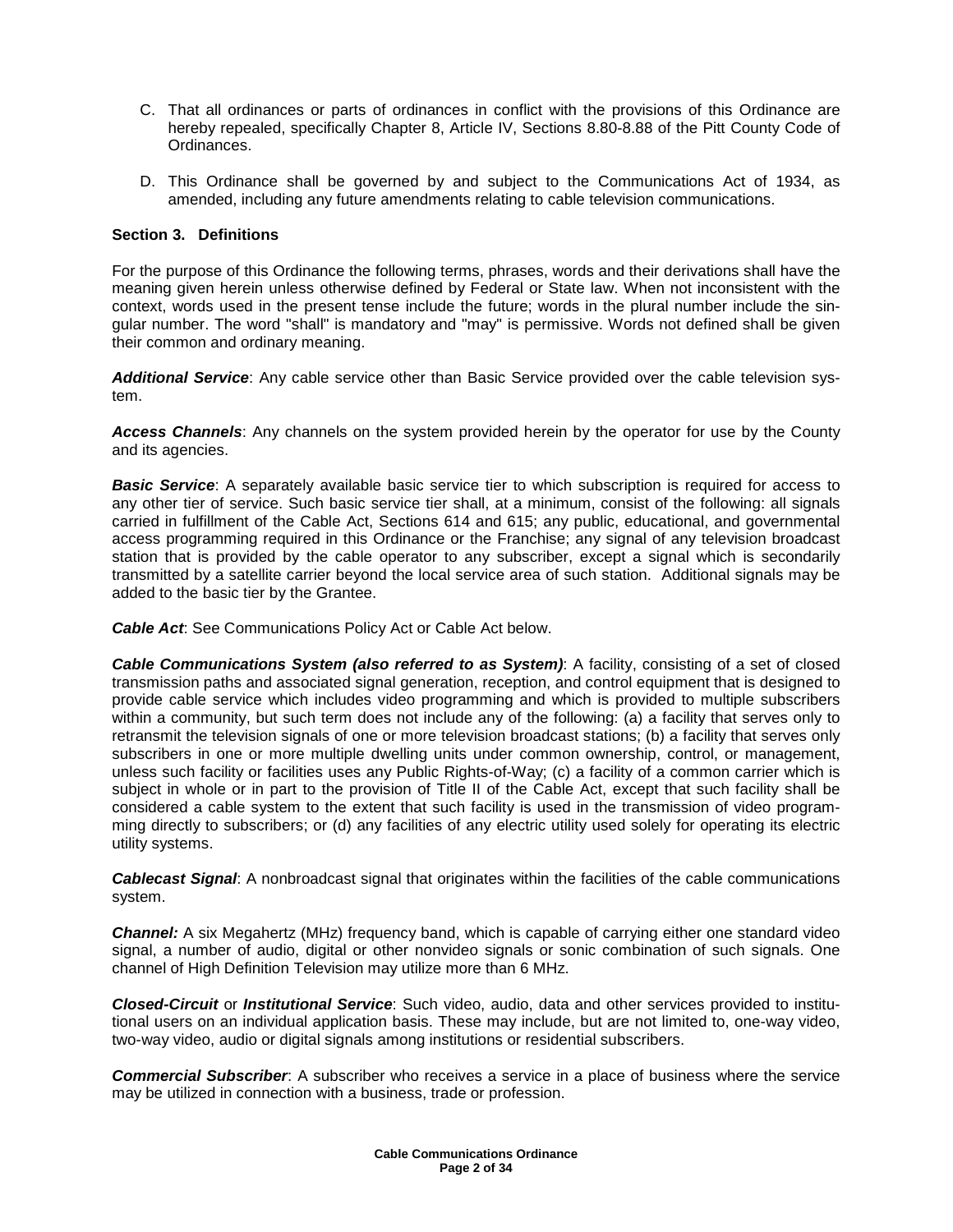**Commission**: The Pitt County Board of Commissioners.

**Communications Policy Act** or **Cable Act**: The Communications Policy Act of 1934 as amended and the Cable Television Consumer Protection and Competition Act of 1992 as they may be amended or succeeded.

**Converter**: An electronic device which converts signals to a frequency not susceptible to interference within the television receiver of a subscriber, and any channel selector which permits a subscriber to view all signals delivered at designated converter dial locations at the set.

**County**: The County of Pitt, North Carolina, a contiguous, continuous, and homogenous community located in the State of North Carolina.

**CPI**: The national percentum increase for the most recently completed calendar year of the Average Consumer Price Index for all items as published by the Bureau of Labor Statistics of the United States Department of Labor, subject to maximum limits as are set forth within the franchise agreement.

**Dedicated Institutional Access Channels**: Broadband communications channels dedicated to serving city, county, state or federal governmental agencies, educational institutions, health care institutions or other nonprofit and profit making organizations that may be qualified by the Commission.

**Discrete Channel**: A channel which can only be received by the person and/or institution intended to receive signals on such channel.

**Downstream Signal**: A signal originating from or provided by a cable television system to a subscriber terminal or other terminal including video, audio, or digital signals or any other type of data or information for either programs or other uses such as security alert services, etc.

**Drop**: A coaxial, fiber, or other connection from feeder cable to the subscriber/user residence or place of business.

**Educational Access Channel**: Any channel designated for educational access use.

**Fair Market Value**: The price that a willing buyer would pay to a willing seller for a going concern based on the system valuation prevailing in the industry at the time.

**FCC:** The Federal Communications Commission and any legally appointed successor.

**Franchise**: The nonexclusive rights granted pursuant to this Ordinance to construct, operate and maintain a cable communications system along the public rights of way within all or a specified area in the County. Any such authorization, in whatever form granted, shall not mean or include any license or permit required for the privilege of transacting and carrying on a business within the County as required by other ordinances and laws of the County, State or Federal governments.

**Franchise Area**: The entire County, or portions thereof, for which a franchise is granted under the authority of this agreement. If not otherwise stated in the franchise, the Franchise Area shall be the corporate limits of the County, excluding all territory within the corporate limits of any municipality within the County or any territories thereafter annexed to municipalities.

**Franchise Fee**: The percentage, as specified by the County, of the franchisee's gross revenues from all sources payable (as permitted by the Cable Act) in exchange for the rights granted pursuant to this Ordinance and the franchise agreement.

**Franchisee** or **Grantee**: The natural person(s), partnership(s), domestic and foreign corporation(s), association(s), joint venture(s), or organization(s) of any kind which has been legally granted a franchise by the County and its lawful successor, transferee or assignee.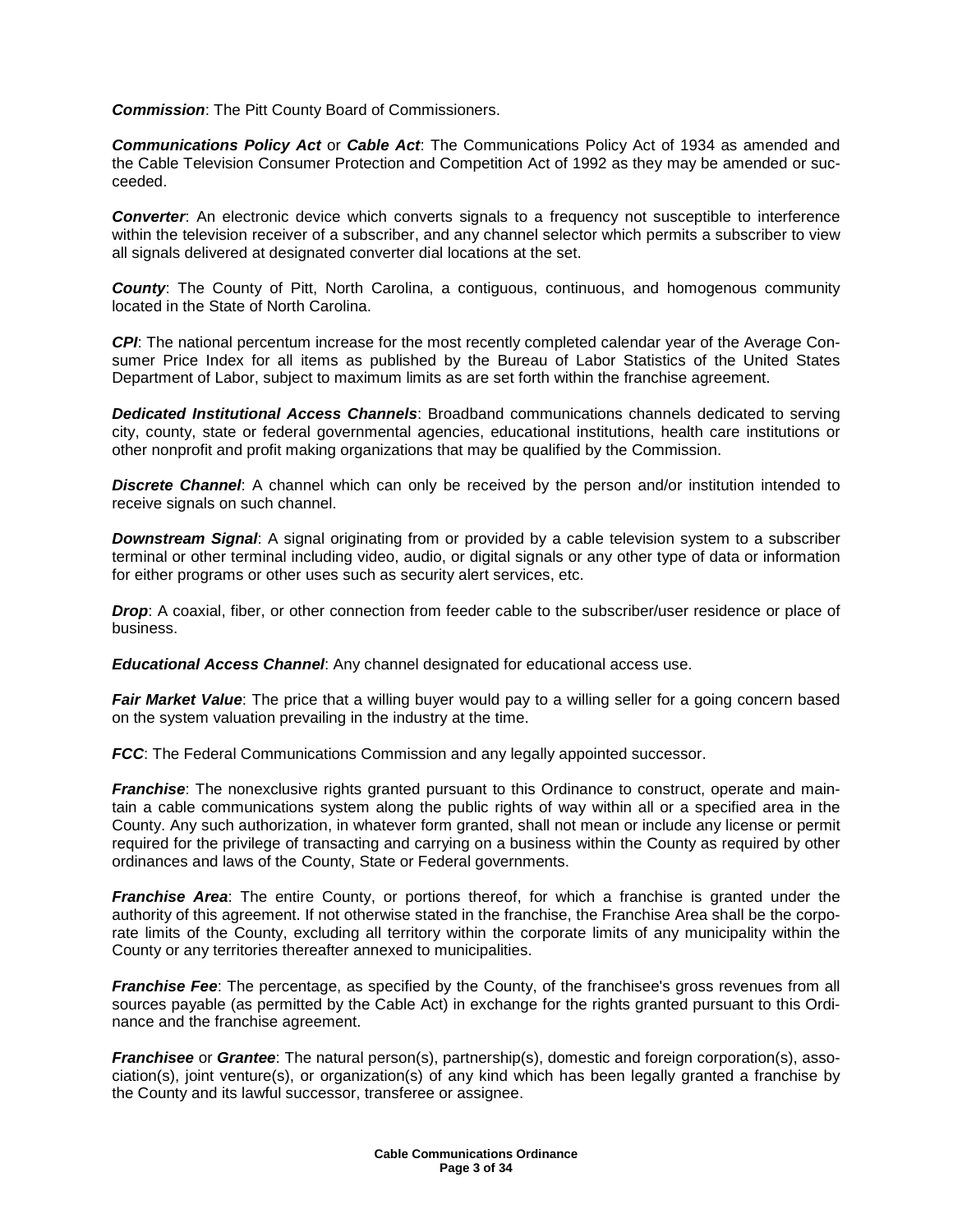**Grantee**: See Franchisee or Grantee above.

**Government Access Channel**: Any channel specifically designated or dedicated for government access use.

**Grantor**: Pitt County as represented by the Commission acting within the scope of its jurisdiction.

**Gross Annual Revenues**: All revenue not of franchise fees received annually directly or indirectly from the Grantee, it's subsidiaries, or affiliates which are in any way connected to the cable business from the operation of the cable system in the franchise area by the Grantee, its affiliates, subsidiaries, and as defined by the Cable Act.

**Headend**: The electronic control center of the cable television system including components that amplify, filter, and convert incoming broadcast and other television and electronic signals for distribution over the cable system.

**Installation**: The connection of the system from feeder cable to subscribers' terminals.

**Leased Access Channel** or **Commercial Access Channel**: Any channel or portion thereof designated or dedicated for use by persons unaffiliated with the Grantee.

**Monitoring**: Observing a communications signal, or the absence of a signal, where the observer is not a party to the communication, whether the signal is observed by visual or electronic means, for any purpose whatsoever.

**Narrowcasting**: The ability to distribute cable programming to a particular segment or segments of the cable subscribers.

**Operator**: The entity granted a Franchise.

**Origination Site**: A location capable of transmitting audio-video television signals to the Operator's headend or other location as provided.

**Person**: An individual, partnership, association, organization, corporation or any lawful successor or transferee of said individual, partnership, association, organization or corporation.

**Plant Mile**: A linear mile of cable as measured on the street or easement from pole to pole or pedestal to pedestal.

**Public Access Channel**: Any channel designated or dedicated for use by the general public or noncommercial organizations which is made available for use without charge, on a nondiscriminatory basis, in accordance with the rules and regulations specified in the franchise and over which Grantee has no editorial control.

**Public Way** or **Public Rights of Way**: The surface, the air space above the surface, and the area below the surface of any public street, highway, lane, path, alley, sidewalk, boulevard, drive, bridge, tunnel, park, parkways, waterways, utility easements or other public right-of-way now or hereafter held by the County or the State which shall entitle the County and the Company to the use thereof for the purpose of installing and maintaining the Company cable television system. No reference herein, or in any franchise, to the "public way" shall be deemed to be a representation or guarantee by the County that its title to any property is sufficient to permit its use for such purpose, and the Grantee shall, by its use of such terms, be deemed to gain only such rights to use property in the County as the County may have the undisputed right and power to give or as granted by Federal or State law.

**Reasonable Notice**: Written notice addressed to the Grantee at its principal office within the County or such other office as the Grantee has designated to the County as the address to which notice shall be transmitted to it, which notice shall be certified and postmarked not less than seven (7) business days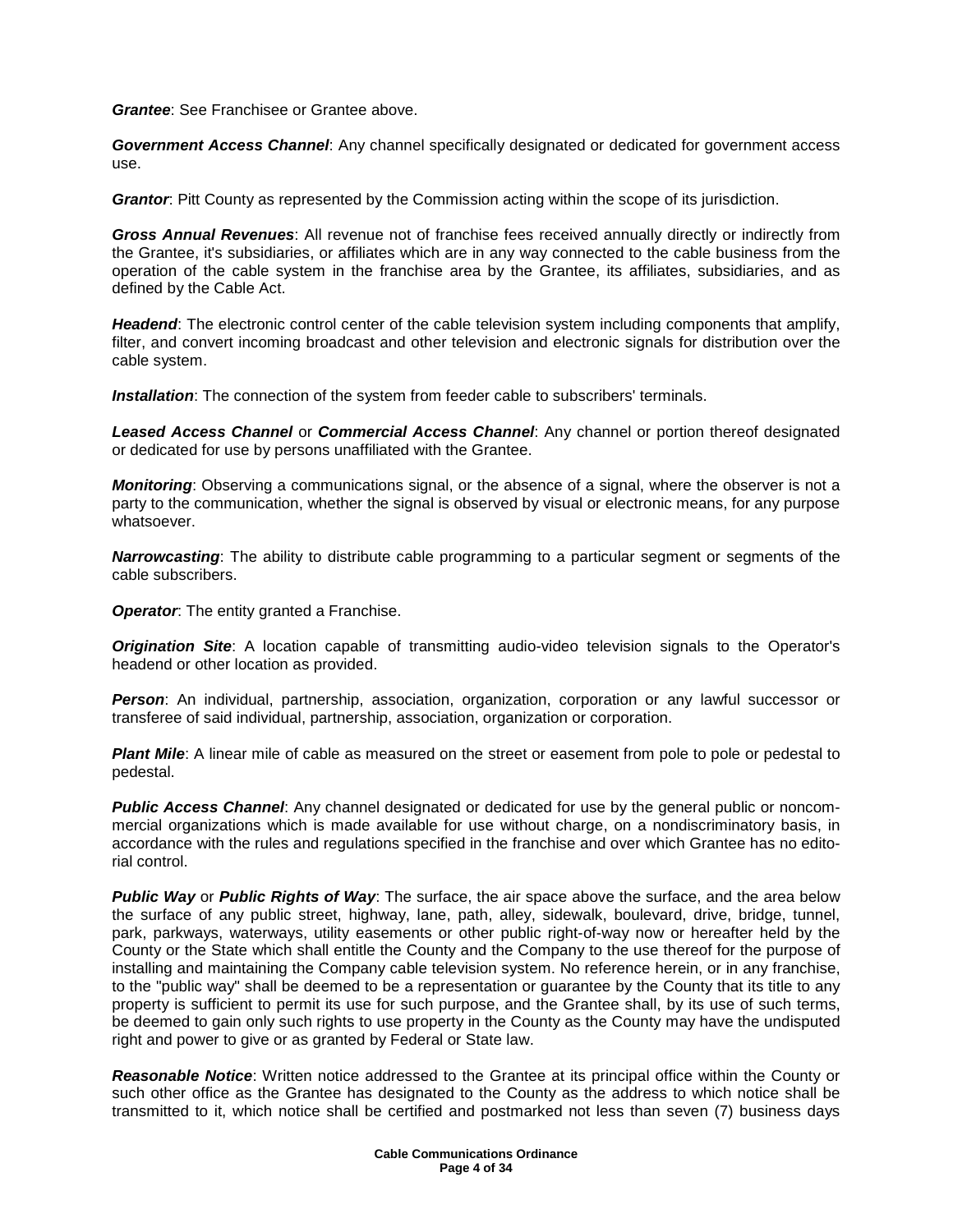prior to that day in which the party giving such notice shall commence any action which requires the giving of notice. In computing said seven (7) days, holidays recognized by the County shall be excluded.

**Resident**: Any person residing in the County as otherwise defined by applicable law.

**Residential Subscriber**: A subscriber who receives a service in an individual dwelling unit where the service is not to be utilized in connection with a business, trade, or profession.

**Sale**: Any sale, exchange, barter or offer for sale.

**School:** Any public or nonprofit educational institution including primary and secondary schools, colleges and universities, both public and private.

**Service Area:** The entire geographic area within the franchise territory.

**State:** The state of North Carolina.

**Subscriber Network**: The system of cable and related devices necessary to deliver audio-video television signals to and from subscribers. The downstream portion of the subscriber network provided herein is that portion of the electromagnetic spectrum cable of transmitting audio-video television signals and other signals to subscribers from the Operators headend. The upstream portion of the subscriber network provided herein is that portion of the electromagnetic spectrum which is capable of transmitting audiovideo and other signals from a subscriber to the Operator's headend.

**System Facilities** or **Facilities**: The cable communications system constructed for use within the County, without limitation, the headend, antenna, cables, wires, lines, towers, amplifiers, converters, equipment or facilities located within the corporate limits of the County designed, constructed or wired for the purpose of producing, receiving, amplifying and distributing by coaxial cable, fiber optics, microwave or other means, audio and visual radio, television and electronic signals to and from Subscribers, in the County and any other equipment or facilities located within the corporate limits of the County intended for the use of the System; provided, however, such system facility excludes buildings, facilities, and equipment where primary use is for providing service to other system facilities located outside the County limits.

**Transfer**: The disposal by the Grantee, directly or indirectly, by gift, assignment, voluntary sale, assets acquisition, merger, consolidation, or otherwise, of fifteen percent (15%) or more at one time of the ownership or controlling interest in the system, or twenty percent (20%) cumulatively over the term of the franchise of such interest to a corporation, partnership, limited partnership, trust or association, or person or group of persons acting in concert.

**Trunk Line**: The major distribution cable used in cable communications, which divides into feeder lines which are tapped for service to subscribers.

**Two-Way** or **Interactive**: The capability of both sending and receiving audio-video or other electronic signals from the same location. It refers to the capability of using the upstream and downstream portions of the subscriber network.

**Upstream Signal**: A signal originating from a subscriber terminal to another point in the cable television system including video, audio, or digital signals or any other type of data or information for either programs or other uses such as security alert services, etc.

**User:** A person or organization utilizing channel or equipment and facilities for purpose of producing and/or transmission of material, as contrasted with receipt thereof in a subscriber capacity.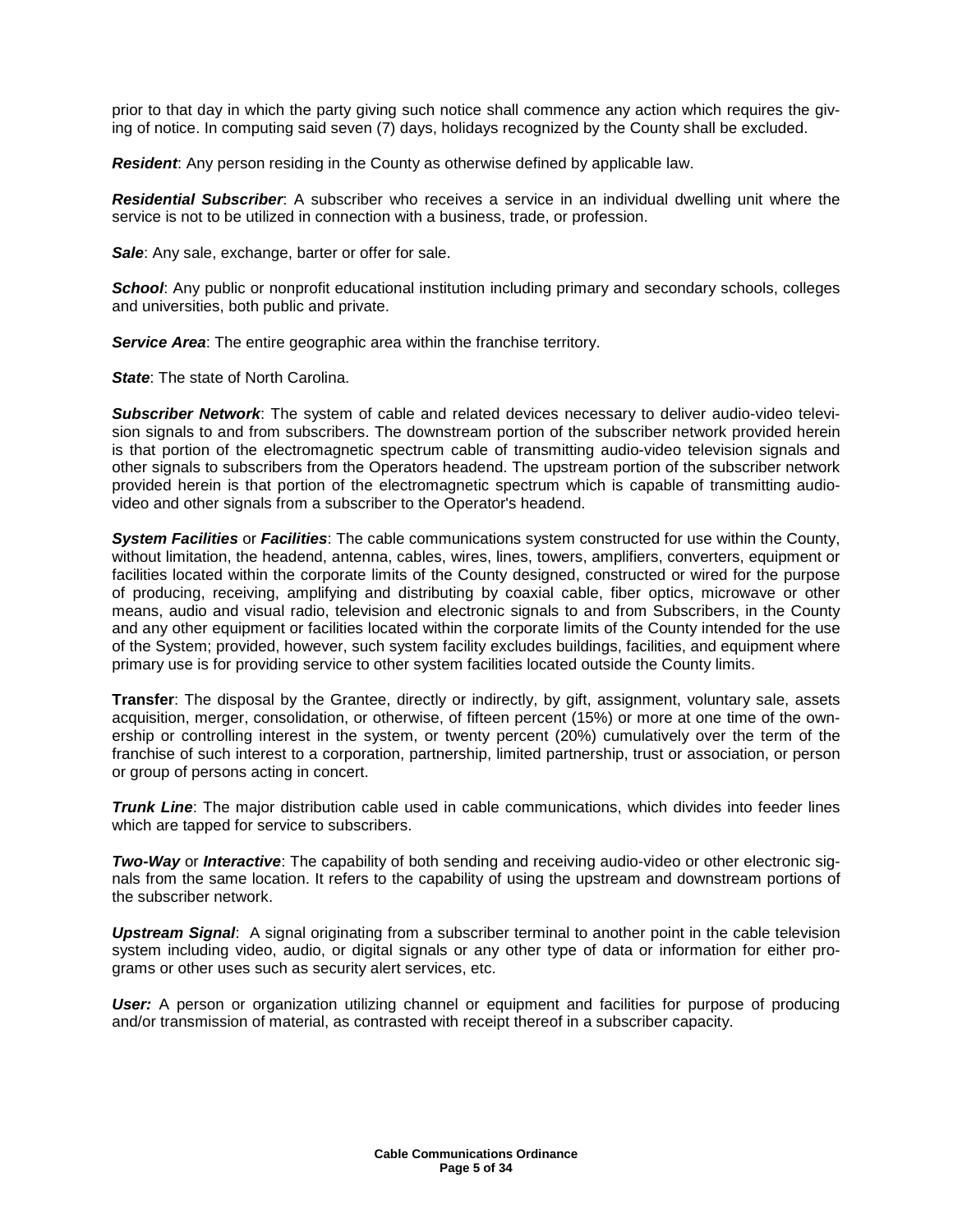### **Section 4. Grant of Franchise**

- A. Grant.
	- 1. Grant. In the event that County shall grant to the Grantee a nonexclusive, revocable franchise to construct, operate, and maintain a cable communications system within the County said franchise shall constitute both a right and an obligation to provide the services of a cable communications system as regulated by the provisions of this Ordinance and the franchise. The franchise shall include by reference those provisions of the grantee's "Application for Franchise" that are finally negotiated and accepted by the County and Grantee. By acceptance of the franchise, the Grantee agrees to abide by all regulations thereof, herein, and as may be amended from time to time.
	- 2. Event of Conflict. The franchise shall be granted under the terms and conditions contained herein, consistent with and subject to all applicable statutory requirements. In the event of conflict between the terms and conditions of this Ordinance, the franchise, or the terms and conditions on which the County can grant a franchise, statutory requirements shall control.
	- 3. Generally Applicable Ordinances. Any franchise granted by the County is hereby made subject to the general ordinance provisions now in effect and hereafter made effective. Nothing in the franchise shall be deemed to waive the requirements of the various codes and ordinances of the County regarding permits, fees to be paid, or manner of construction.
- B. Franchise Area. The franchise area shall be the entire County for which a franchise is granted.
- C. Use of Public Rights of Way. Insofar as permitted by law and for the purpose of operating and maintaining a cable communications system in the County, the Grantee may erect, install, construct, repair, replace, reconstruct and retain in, on, over, under, upon, across and along the public streets and ways within the County such wires, cables, conductors, duets, conduits, vaults, manholes, amplifiers, appliances, pedestals, attachments and other property and equipment as are necessary to the operation of the cable communications systems, provided, however, that Grantee complies with all design, construction, safety, and performance provisions contained in this Ordinance, the franchise agreement, and other laws and regulations of the State.
- D. Use of County Facilities. At the County's option, the County may require a Grantee to utilize County-owned conduit or other facilities for any portion of its cable communications system. The consideration for the use of County conduit or other facilities shall be as stated in the franchise. A reasonable fee for the use of County owned, leased, or controlled facilities shall be established in the franchise and may be adjusted at the periodic performance evaluations.
- E. Use of Grantee Facilities. No poles shall be erected by the Grantee without prior approval of the State Department of Transportation or other appropriate governmental unit, with regard to location, height, type and any other pertinent aspect. However, no location of any pole of the Grantee shall be a vested right and such poles shall be removed or modified by the Grantee at its own expense whenever the State reasonably determines that the public convenience would be enhanced thereby. Grantee shall utilize existing poles and conduits, where possible. The County shall have the right, during the life of the franchise, to install and maintain free of charge upon the poles owned by the Grantee, any wire and pole fixtures that do not unreasonably interfere with the Cable System operations of the Grantee.
- F. Franchise Required. No cable communications system shall be allowed to occupy or use the streets of the County or be allowed to operate without a franchise.
- G. Term of Franchise. The term of any franchise granted pursuant to this Ordinance shall be stated in the franchise.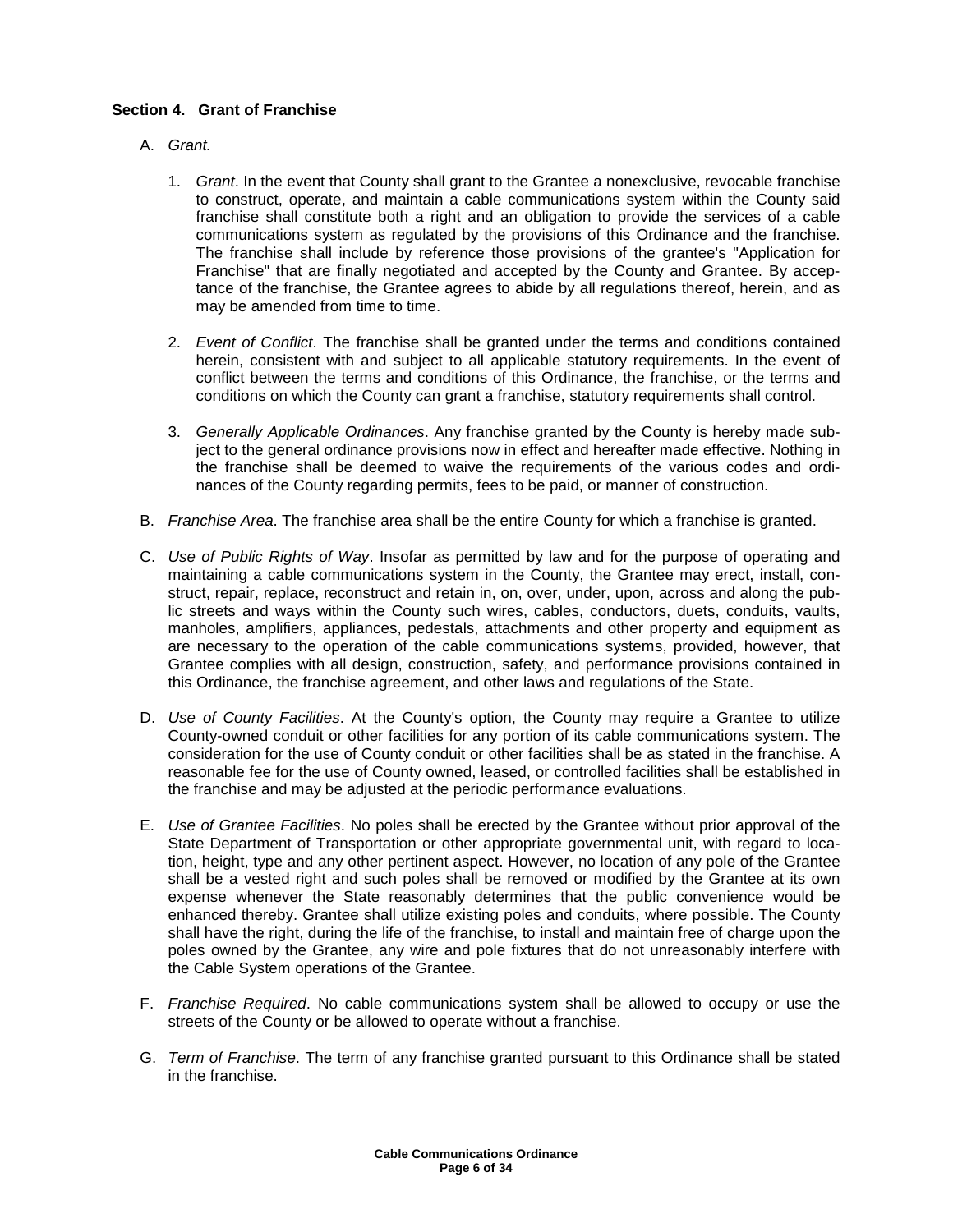- H. Franchise Non Exclusive. The franchise discussed herein is nonexclusive. The County specifically reserves the right to grant at any time such additional franchises for a cable communications system as it deems appropriate.
- I. Time is of the Essence to this Agreement. Whenever the agreement shall set forth any time for an act to be performed by or on behalf of the Grantee, such time shall be deemed of the essence and any failure of the Grantee to perform within the time allotted shall always be sufficient grounds for the County to invoke an appropriate penalty including possible revocation of the franchise.
- J. Law Governs. In any controversy or dispute under this Ordinance, the law of the State of North Carolina shall apply and venue shall be in Pitt County, North Carolina.
- K. Severability. If any section, subsection, sentence, clause, phrase or portion of this Ordinance or the franchise is for any reason held invalid or unconstitutional by any court of competent jurisdiction, or by any Federal, State, or Local statute or regulation, such portion shall be deemed a separate, distinct and independent provision and such holding shall not affect the validity of the remaining portions thereof.
- L. Transfer of Ownership or Control.
	- 1. Transfer of Franchise. Any franchise granted hereunder cannot in any event be sold, transferred, leased, assigned or disposed of, including but not limited to, by force or voluntary sale, merger, consolidation, receivership or other means without the prior consent of the County, which shall not be unreasonably withheld, and then only under such conditions as the County may establish from time to time, which shall include, at a minimum, a public hearing and franchise application provided for in Section 10(C).
	- 2. Transfer Threshold. The Grantee shall promptly notify the County of any actual or proposed change in or transfer of, or acquisition by any other party of, control of the Grantee. The word "control" as used herein is not limited to major stockholders but includes actual working control in whatever manner exercised. A rebuttable presumption that a transfer of control has occurred shall arise upon the disposal by the Grantee, directly or indirectly, by gift, assignment, voluntary sale, merger, consolidation or otherwise, of fifteen percent (15%) or more, at one time, of the ownership or controlling interest in the system, or twenty percent (20%) cumulatively over the term of the franchise of such interest to a corporation, partnership, limited partnership, trust or association, or person or group of persons acting in concert. The County shall exercise its power to approve a transfer of ownership or control in a manner consistent with Section 617 of the Communications Act (47 U.S.C. 537).
	- 3. Process. Every change, transfer, or acquisition of control of the Grantee shall make the franchise subject to cancellation unless and until the County shall have consented thereto, which consent will not be unreasonably withheld. For the purpose of determining whether it shall consent to such change, transfer, or acquisition of control, the County may inquire into the legal, financial, character, technical and other public interest qualifications of the prospective controlling party, and the Grantee shall assist the County in any such inquiry. Failure to provide all information reasonably requested by the County as part of said inquiry shall be grounds for denial of the proposed change, transfer or acquisition of control.
	- 4. Assumption of Control. The County agrees that any financial institution having a pledge of the franchise or its assets for the advancement of money for the construction and/or operation of the franchise shall have the right to notify the County that it or its designee satisfactory to the County will take control and operate the cable television system. Further, said financial institution shall also submit a plan for such operation that will insure continued service and compliance with all franchise obligations during the term the financial institution exercises control over the system. The financial institution shall not exercise control over the system for a period exceeding one year, unless extended by the County at its discretion and during said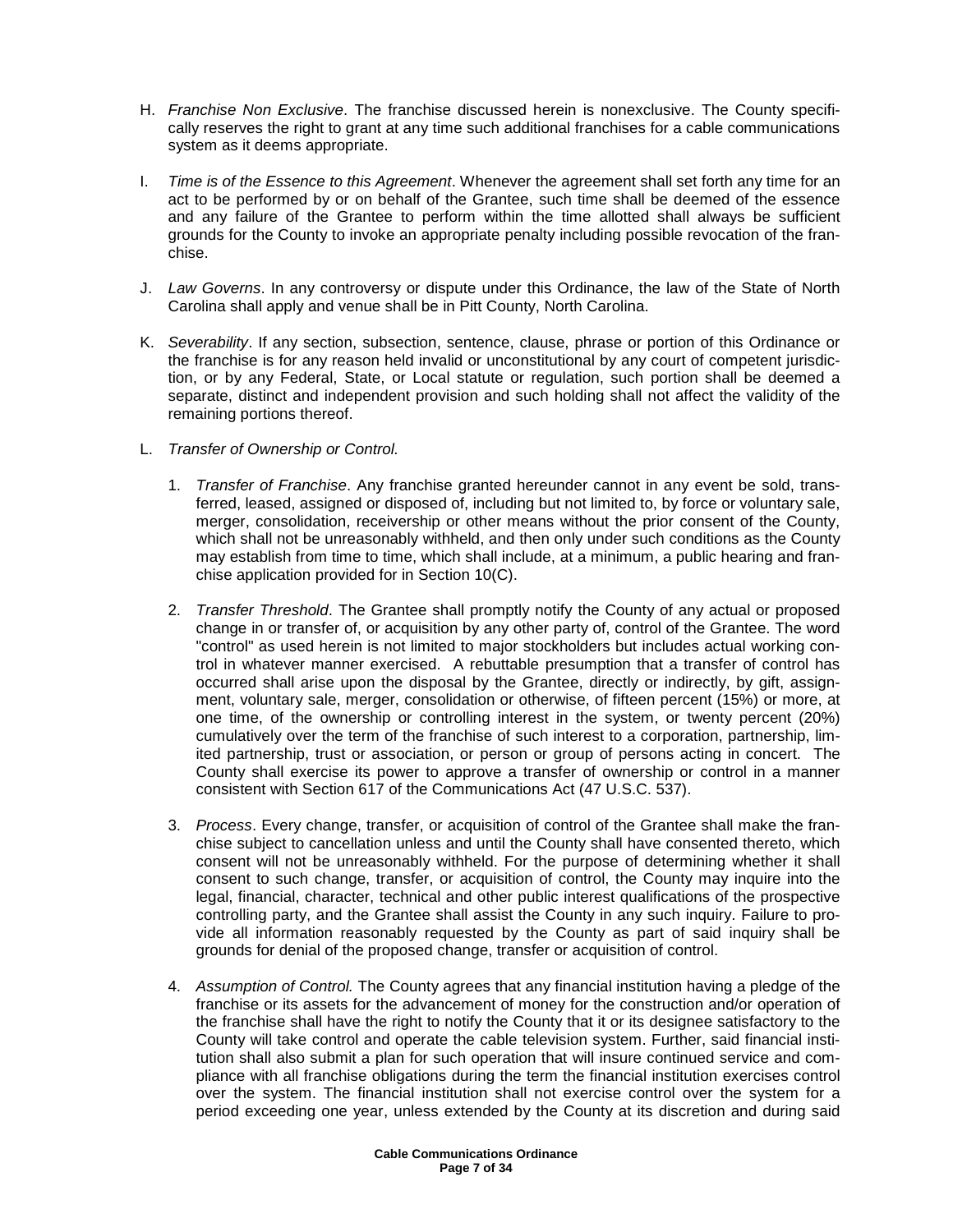period of time it shall have the right to petition for transfer of the franchise to another Grantee. In the event that the FCC adopts a definition as to "control" which differs from the definition herein, the FCC definition shall govern. If the County finds that such transfer, after considering the legal, financial, character, technical, and other public interest qualifications of the applicant, is satisfactory, the County will transfer and assign the rights and obligations of such franchise as in the public interest. The consent of the County to such transfer shall not be unreasonably withheld.

- 5. Regulation of Transfer. The consent or approval of the County to any transfer of the Grantee shall not constitute a waiver or release of the rights of the County or the State in and to the streets, rights-or way, or pertinent thereto, and any transfer shall, by its terms, be expressly subject to the terms and conditions of this Ordinance and the franchise.
- 6. Construction Requirement. In the absence of extraordinary circumstances, the County will not approve any transfer or assignment of the franchise prior to completion of construction of the proposed system.
- 7. Right to Review Purchase Price. The County reserves the right to review the purchase price of any transfer or assignment of the cable system. Any assignee to this Ordinance or the franchise expressly agrees that any negotiated sale value which the County deems unreasonable may not be considered in the rate base by the County for any subsequent request for rate increases, if applicable under Federal or State law.
- 8. Signatory Requirement. Any approval by the County of transfer of ownership or control shall be contingent upon the prospective controlling party becoming a signatory to the franchise.
- 9. County Right to Match Offer. If Grantee proposes to sell, transfer, lease, assign or dispose of the system or any portion (but not all) of Grantee's cable television division which includes the System (herein referred to as the "Property"), the County shall have the right to acquire the System subject to the following conditions:
	- a. Unless the provisions of Paragraph (c). below are applicable, upon receipt of a bona fide written offer from a third party ("Third Party") to acquire the Property, Grantee shall notify the County of such offer and the County shall have forty-five (45) days within which to respond in writing to such offer. If the County agrees in writing to match the material terms of such offer insofar as it applies to the System (subject to Paragraph (b) below), including but not limited to the purchase price, Grantee shall accept the County's offer.
	- b. Notwithstanding any other provision of this agreement to the contrary, any offer by the County to acquire the System shall, at a minimum, include any North Carolina communities (in addition to the County) where Grantee operates a cable system or systems, and which are served by the headend from which Pitt County is served.
	- c. Should Grantee negotiate to sell the Property to another party which results in Grantee receiving Minority Tax Certificates or other favorable tax treatment that the County is legally unable to duplicate as a part of its offer, the value of the tax benefits will be determined by an independent CPA selected by both parties. If the County's bona fide cash offer exceeds the negotiated cash price from the other party by at least the value of the tax benefits determined by the independent CPA, (and assuming all other conditions are met) the Property will be sold to the County.
- M. Franchise Renewal. The Grantee shall own the cable communication system, but shall have no right to use of public rights of way upon the completion of the Franchise term. The County shall grant or deny renewal of the franchise of a Grantee in accordance with Section 626 of the Communications Act (47 U.S.C. 546) or other applicable law.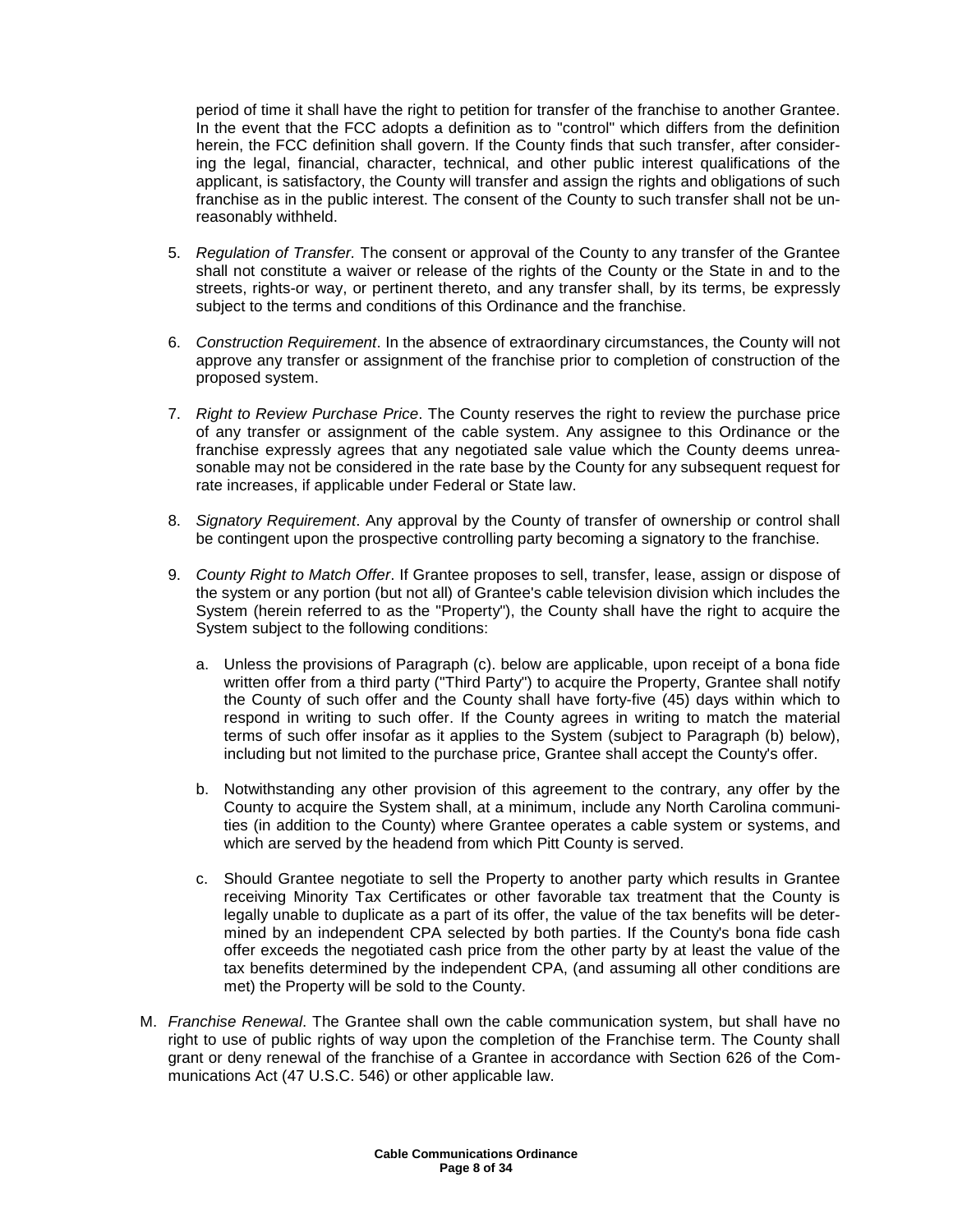### N. Police Powers.

- 1. Acknowledgements. In accepting the franchise, the Grantee acknowledges that its rights hereunder are subject to the police power of the County to adopt and enforce general ordinances necessary to the safety and welfare of the public, and it agrees to comply with all applicable general laws and ordinances enacted by the County pursuant to such power.
- 2. Conflict. Any conflict between the provisions of this Ordinance or the franchise and any other present or future lawful exercise of the County's general police powers shall be resolved in favor of the latter, except that any such exercise that is not of general application in the jurisdiction or applies exclusively to Grantee or cable communications systems which contains provisions inconsistent with this ordinance shall prevail only if, upon such exercise, the County finds an emergency exists constituting a danger to health, safety, property or general welfare and such exercise is mandated by law.

# O. Franchise Fees.

- 1. Because the County finds that the administration of this Ordinance or the franchise imposes upon the County additional regulatory responsibility and expense, a Grantee of any franchise hereunder shall pay to the County a franchise fee in an amount as designated in the franchise, but in no event less than five percent (5%) of the gross annual revenues, or upon notification by the County, the maximum amount permitted under applicable Federal, State, or Local law, if such maximum is greater than five percent (5%). This annual franchise payment shall be in addition to any other fee and commence as of the Effective date of the franchise. The County shall be furnished a statement of said payment by a Certified Public Accountant, reflecting the total amounts of annual gross revenues and computations for the period covered by the payment. The Grantee shall provide an audited statement to the County every three (3) years from the date of the grant of franchise.
- 2. Franchise Fee in Addition to Other Tax. This payment shall be in addition to any other tax or payment of general applicability owed by the Grantee to the Governments or other taxing jurisdiction. Payment of the franchise fee made by Grantee to the County shall be in addition to any and all taxes of general applicability which are now or may be required hereafter to be paid by any Federal, State, or Local law.
- 3. Acceptance by the County. No acceptance of any payment by the County shall be construed as a release or as an accord and satisfaction of any claim the County may have for further or additional sums payable as a franchise fee under this Ordinance or for the performance of any other obligation of the Grantee.
- 4. Failure to Make Required Payment. In the event that any franchise payment or recomputed amount is not made on or before the dates specified herein, Grantee shall pay as additional compensation an interest charge, computed from such due date, at the annual rate equal to the commercial prime interest rate of the County's primary depository bank during the period that such unpaid amount is owed.
- 5. Quarterly Payments. The franchise fee and any other costs, charges, or damages assessed shall be payable quarterly to the County. The Grantee shall file a complete and accurate verified statement of all gross revenue within the franchise area during the period for which said quarterly payment is made, and said payment shall be made to the County not later than forty-five (45) days after the expiration of each calendar quarter. Quarterly computation dates are the last day in the months of March, June, September and December.
- 6. Audits. The County shall have the right to inspect the Grantee's income records and the right to audit and to recompute any amounts determined to be payable under this Ordinance. Audits shall be at the expense of the Grantee if the additional amount due is greater than two percent (2%) of the amount paid. Any additional amount due to the County as a result of the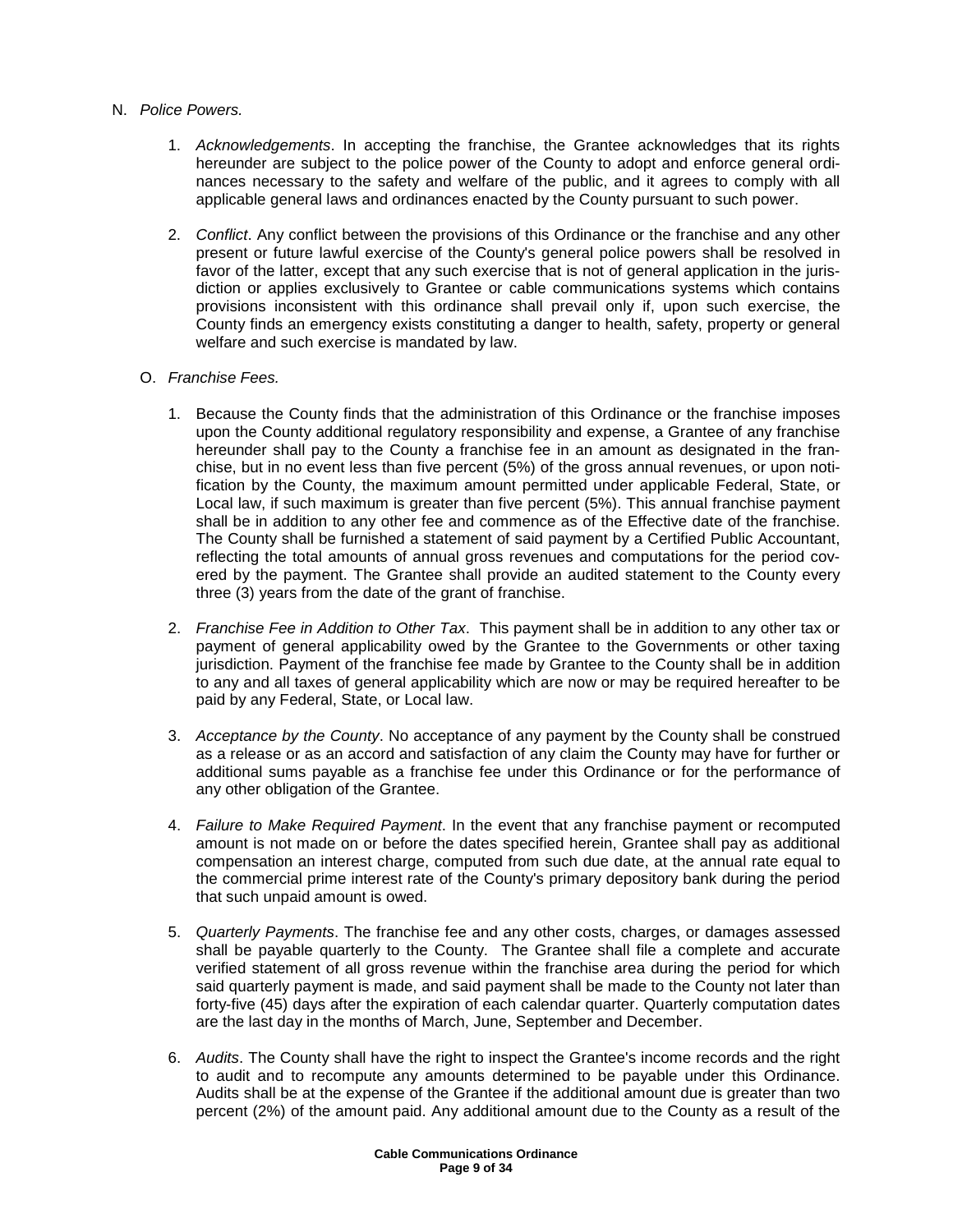audit shall be paid within thirty (30) days following written notice to the Grantee by the County which notice shall include a copy of the audit report.

- P. Forfeiture or Revocation.
	- 1. Grounds for Revocation. The County reserves the right to revoke any franchise granted hereunder and rescind all rights and privileges associated with the franchise in accordance with the Communications Act and with the procedures set forth herein in the following circumstances, each of which shall represent a default and breach under the Ordinance and the franchise grant:
		- a. If the Grantee shall default in the performance of any of the material obligations under this Ordinance or under such documents, contracts and other terms and provisions entered into by and between the County and the Grantee.
		- b. If the Grantee shall fail to provide or maintain in full force and effect the liability and indemnification coverage or the performance bond as required herein.
		- c. If the Grantee shall violate any orders or rulings of any regulatory body having jurisdiction over the Grantee relative to this Ordinance or the franchise and after notice thereof, shall continue the violation and not remedy the same within sixty (60) days.
		- d. If the Grantee practices any fraud or engages in any unfair or deceptive act or practice with regard to the County or cable subscribers under the laws of this state.
		- e. The Grantee's construction schedule is delayed later than the schedule contained in the franchise or beyond any extended date set by the County.
		- f. The Grantee becomes insolvent, unable or unwilling to pay its debts or is adjudged bankrupt.
		- g. Failure to restore service after ninety-six (96) consecutive hours of interrupted service, except when written approval of such interruption is obtained from the County.
		- h. Material misrepresentation of fact in the application for or negotiation of the franchise or any extension or renewal thereof.
		- i. If the Grantee ceases to provide services for any reason that is within the control of the Grantee over the cable communications system.
		- j. Failure by Grantee to obtain, maintain at all times, and fully comply with a pole use agreement or other appropriate agreement with appropriate agencies and/or any other necessary parties for usage of poles or other appropriate facilities necessary to the satisfactory operation of the cable television system.
	- 2. Effect of Circumstances Beyond Control of Grantee. The Grantee shall not be declared at fault or be subject to any sanction under any provision of this Ordinance in any case, in which performance of any such provision is prevented for reasons beyond the Grantee's control. A fault shall not be deemed to be beyond the Grantee's control if committed by a corporation or other business entity in which the Grantee holds a controlling interest, whether held directly or indirectly.
	- 3. Court Order. Grantor and Grantee will abide by the terms of any stay order issued by a court of competent jurisdiction.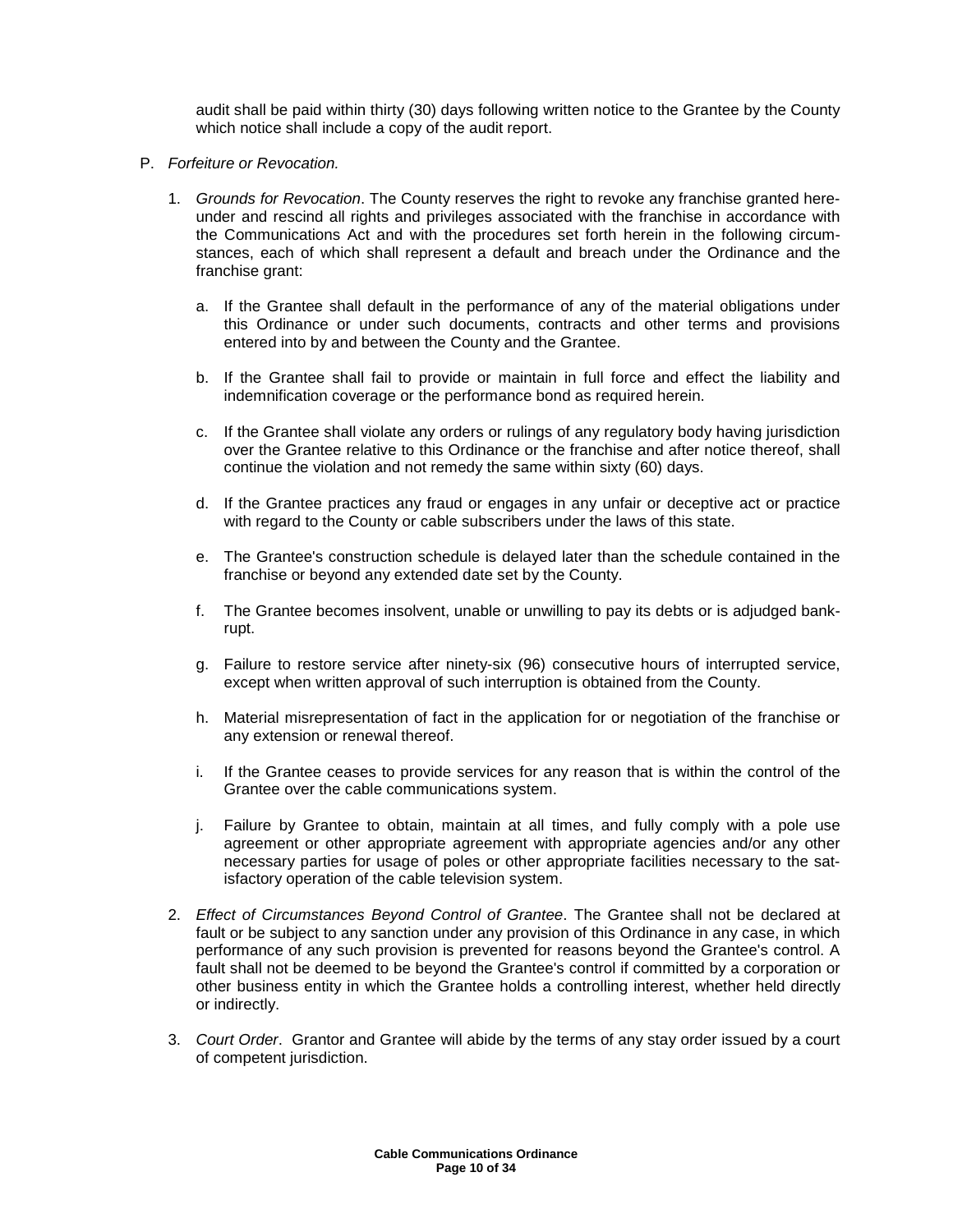- 4. Procedure Prior to Revocation.
	- a. The County shall make written demand that the Grantee comply with any such material requirement, limitation, term condition, rule or regulation or correct any action deemed cause for revocation. If the failure, refusal or neglect of the Grantee continues for a period of thirty (30) days following such written demand, the County shall place its request for termination of the franchise upon a regular Commission meeting agenda. The County shall cause to be served upon such Grantee at least (10) days prior to the date of such Commission meeting, a written notice of this intent to request such termination and the reason therefore, and the time and place of the meeting, notice of which shall be published by the Clerk to the Board of Commissioners at least once, ten (10) days before such meeting in a newspaper of general circulation within the County.
	- b. The Commission shall hear any persons interested therein, and shall determine in its discretion whether or not any failure, refusal or neglect by the Grantee was with just cause.
	- c. If such failure, refusal or neglect by the Grantee was with just cause, as reasonably defined by the County, the Commission shall direct the Grantee to comply within such time and manner and upon such terms and conditions as are reasonable.
	- d. If the Commission shall determine such failure, refusal, or neglect by the Grantee was without just cause, then the Commission shall, by resolution, declare that the franchise of the Grantee shall be terminated and bond forfeited unless there be compliance by the Grantee within ninety (90) days.
	- e. Evidence admitted shall be in any reliable form so long as it is relevant, material, and not unduly repetitious.
- 5. Disposition of Facilities. In the event a franchise is revoked or otherwise terminated, the County may in its sole discretion, do any of the following:
	- a. Purchase the system under the procedures set forth in Subsection U of this Section.
	- b. Effect a transfer of ownership of the system to another party.
	- c. Order the removal of the system facilities required by public necessity from the County within a reasonable period of time as determined by the County or require the original Grantee to maintain and operate its system for a period of six (6) months or until such further time as is mutually agreed upon.
- 6. Restoration of Property. In removing its plant, structures and equipment, the Grantee shall refill, at its own expense, any excavation that shall be made by it and shall leave all public ways and places in as good a condition or better as that existing prior to the Grantee's removal of its equipment and appliances without affecting the electrical or telephone cable, wires, or attachments. The owners shall inspect and approve the condition of the public ways and public places and cables, wires, attachments, and poles after removal. The liability, indemnity, insurance and performance bond as provided herein shall continue in full force and effect during the period of removal and until the Grantee has fully complied with the terms and conditions of this Paragraph, this Ordinance and the franchise.
- 7. Restoration by County; Reimbursement of Costs. In the event of a failure by the Grantee to complete any work required by the County by resolution, law, or Ordinance within the time as may be established by the County and to the satisfaction of the County, the County may cause such work to be done and the Grantee shall reimburse the County the cost thereof within thirty (30) days after receipt of an itemized list of such costs or the County may at its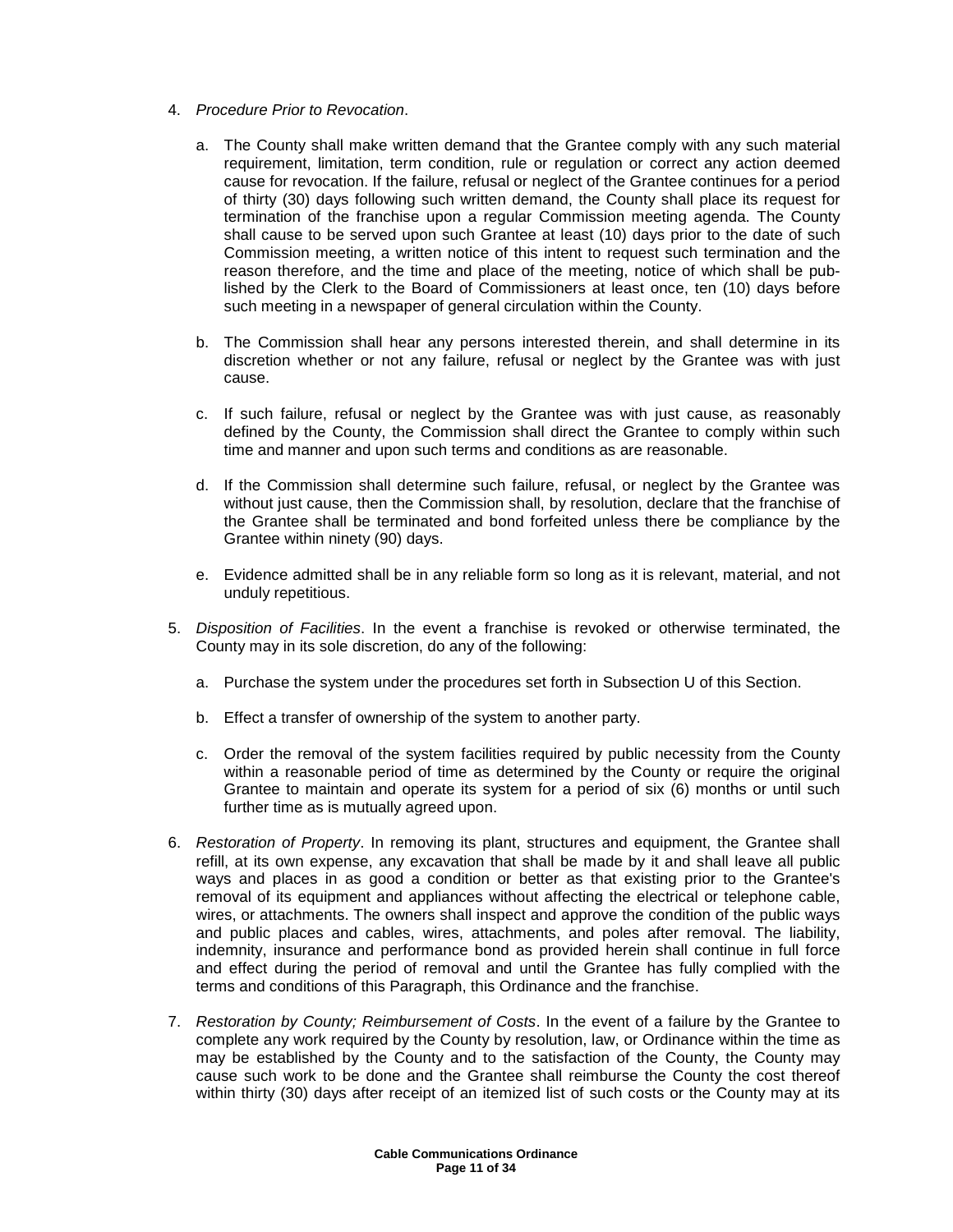option recover such costs through the performance bond provided by Grantee. The County shall be permitted to seek legal and equitable relief to enforce the provisions of this Section.

- 8. Extended Operation. Upon either the expiration or revocation of a franchise, the County may require the Grantee to continue to operate the system for a period of six (6) months from the date of such expiration or revocation, or until such time beyond six (6) months as is mutually agreed upon. The Grantee shall, as trustee for its successor in interest, continue to operate the cable communications system under the terms and conditions of this Ordinance and the franchise and provide the regular subscriber service and any and all of the services that may be provided at the time. The County shall be permitted to seek legal and equitable relief to enforce the provisions of this Section.
- Q. Receivership and Foreclosure
	- 1. Termination by Insolvency. The franchise granted hereunder shall, at the option of the County, cease and terminate one hundred twenty (120) days after the appointment of a receiver or receivers or trustee or trustees to take over and conduct the business of the Grantee whether in a receivership, reorganization, bankruptcy or other action or proceeding unless such receivership or trusteeship shall have been vacated prior to the expiration of said one hundred twenty (120) days, or unless:
		- a. Such receivers or trustees shall have, within one hundred twenty (120) days after their election or appointment, fully complied with all the terms and provisions of this Ordinance and the franchise granted pursuant hereto, and the receivers or trustees within said one hundred twenty (120) day's shall have remedied all defaults under the franchise; and
		- b. Such receivers, or trustees shall, within said one hundred twenty (120) days, execute an agreement duly approved by the Court having jurisdiction in the premises, whereby such receivers or trustees assume and agree to be bound by each and every term, provision and condition of the franchise herein granted.
	- 2. Termination by Judicial Action. In the case of a foreclosure or other judicial sale of the plant, property and equipment of the Grantee or any part thereof, including or excluding the franchise, the County may serve notice of termination upon the Grantee and the successful bidder at such sale, in which event the franchise and all rights and privileges of the Grantee granted hereunder shall cease and terminate thirty (30) days after service of such notice, unless:
		- a. The County shall have approved the transfer of the franchise as provided by this Ordinance, and
		- b. Such successful bidder shall have covenanted and agreed with the County to assume and be bound by every term, provision, and conditions of the franchise herein granted.
- R. Equal Opportunity Policy
	- 1. EEO. Equal opportunity employment shall be afforded by all operators of cable television systems to all qualified persons, and no person shall be discriminated against in employment because of race, color, religion, age, national origin, sex, or handicap. Grantee shall comply with all equal opportunity provisions enacted by Federal, State and local authorities, and in particular Section 634 of the Communications Act (47 U.S.C. 554), as well as all such provisions contained in this Ordinance and the franchise.
	- 2. Local Employment and Procurement Practices. Whenever reasonably possible, all services, personnel, hardware and supplies for the construction, maintenance and operation of the system shall be procured locally.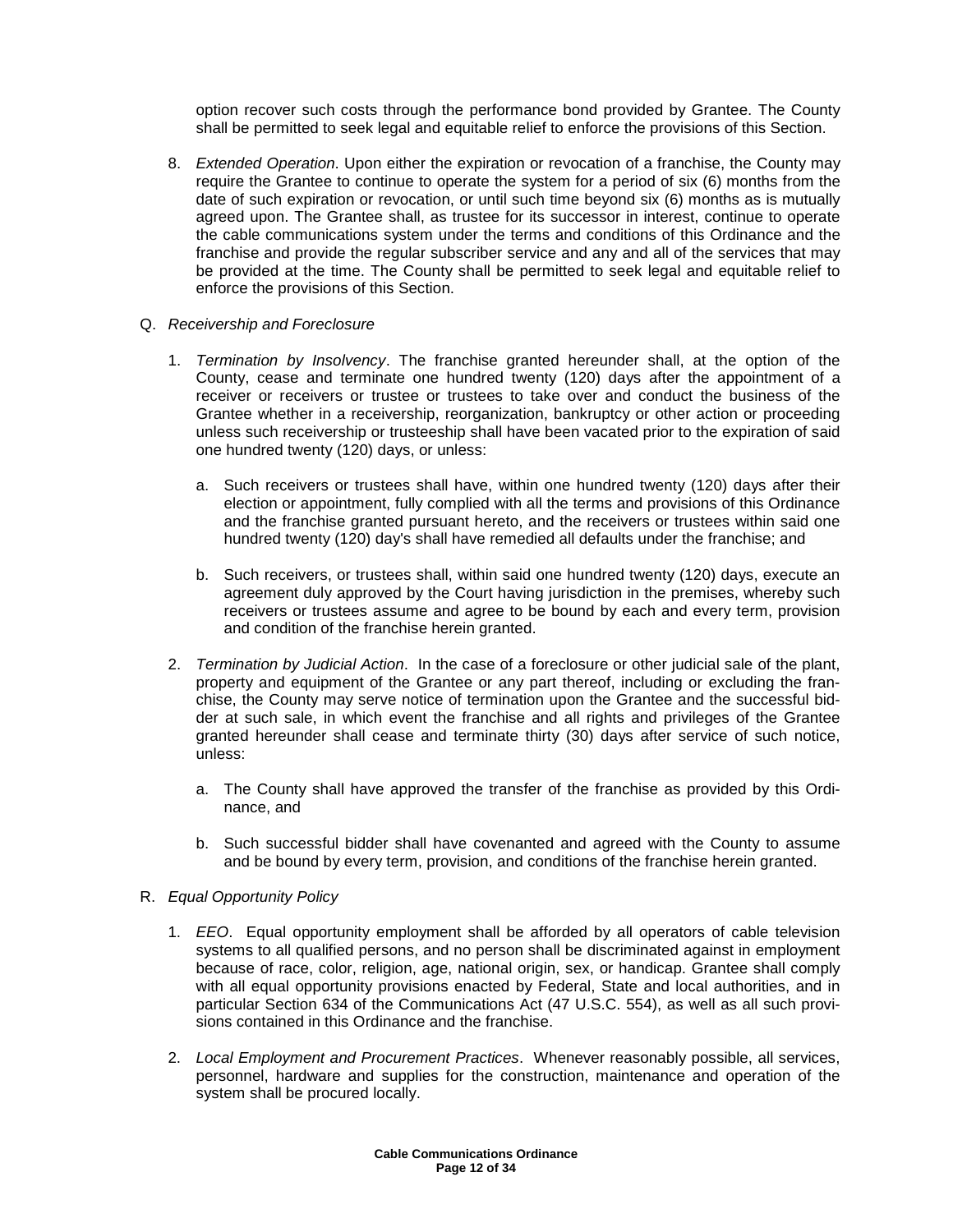- S. Notices. All notices from Grantee to the County pursuant to this Ordinance and the franchise shall be to the County Manager or his/her designee. Grantee shall maintain with the County, throughout the term of the franchise, an address for service of notices by mail. Grantee shall also maintain with the County, a local office for the conduct of matters related to the franchise during normal business hours in addition to a local, toll-free, or collect telephone number. The Grantee shall be required to advise the County of such address(es) and telephone numbers and any changes thereof.
- T. Failure of County to Enforce this Franchise, No Waiver of the Terms Thereof. The Grantee shall not be excused from complying with any of the terms and conditions of this Ordinance or the franchise by any failure of the County upon any one or more occasions to insist upon or to seek compliance with any such terms or conditions.
- U. Rights Reserved to the Grantor
	- 1. Right to Purchase of the System by the County.
		- a. Right to Purchase. In the event the Grantee forfeits or the County terminates the franchise, pursuant to provisions of this Ordinance, or at the normal expiration of the franchise term absent a franchise renewal, the County shall have the right, directly or as an intermediary, to purchase the franchised cable communications system. Purchase price shall be in accordance with Section 627 of the Communications Act (47 U.S.C. 547) and shall be based upon the value of the system determined pursuant to this Section.
		- b. Date of Valuation. The date of valuation shall be no earlier than the day following the date of expiration or termination and no later than the date the County makes a fair and reasonable offer for the system or the date of transfer of ownership, whichever occurs first.
		- c. System Valuation. Except in connection with purchase pursuant to Subsection L above, the value of the cable system shall be determined by a qualified appraiser appointed by the County. The appraiser shall determine the current worth of the assets based upon what a willing buyer would pay a willing seller for the assets involved, not including the value of the franchise itself and its attendant "goodwill' value. Under no circumstances shall the value under this Section be less than the book value of the assets, less accumulated depreciation. lf the franchise is terminated or not renewed, no value shall be assigned to either the franchise or any right, privilege or expectancy arising to the Grantee out of the right to transact business under the franchise, and particularly no value shall be allowed for any increase in value arising out of any expectation of cable communications system's revenues beyond the forfeiture and termination date or expiration date, whichever is sooner.
		- d. Intent to Purchase. Except in connection with purchase pursuant to Subsection L above, upon receipt of notice of the County's intent to purchase the system at the value established above, the Grantee shall have thirty (30) days within which to accept that valuation as the purchase price of the system. In the event that purchase price is not acceptable, the parties shall have one hundred twenty (120) days from the date of the rejection of the offer in which to negotiate an acceptable purchase price.
		- e. Transfer to County. Upon exercise of this option pursuant to this section, and the payment of the agreed upon sum by the County to the Grantee, the Grantee shall immediately transfer to the County possession and title to all facilities and property, real and personal, of the cable communications system, free from any and all liens and encumbrances not agreed to be assumed by the County in lieu of some portion of the purchase price set forth above; and the Grantee shall execute such warranty deeds or other instruments of conveyance to the County as shall be necessary for this purpose.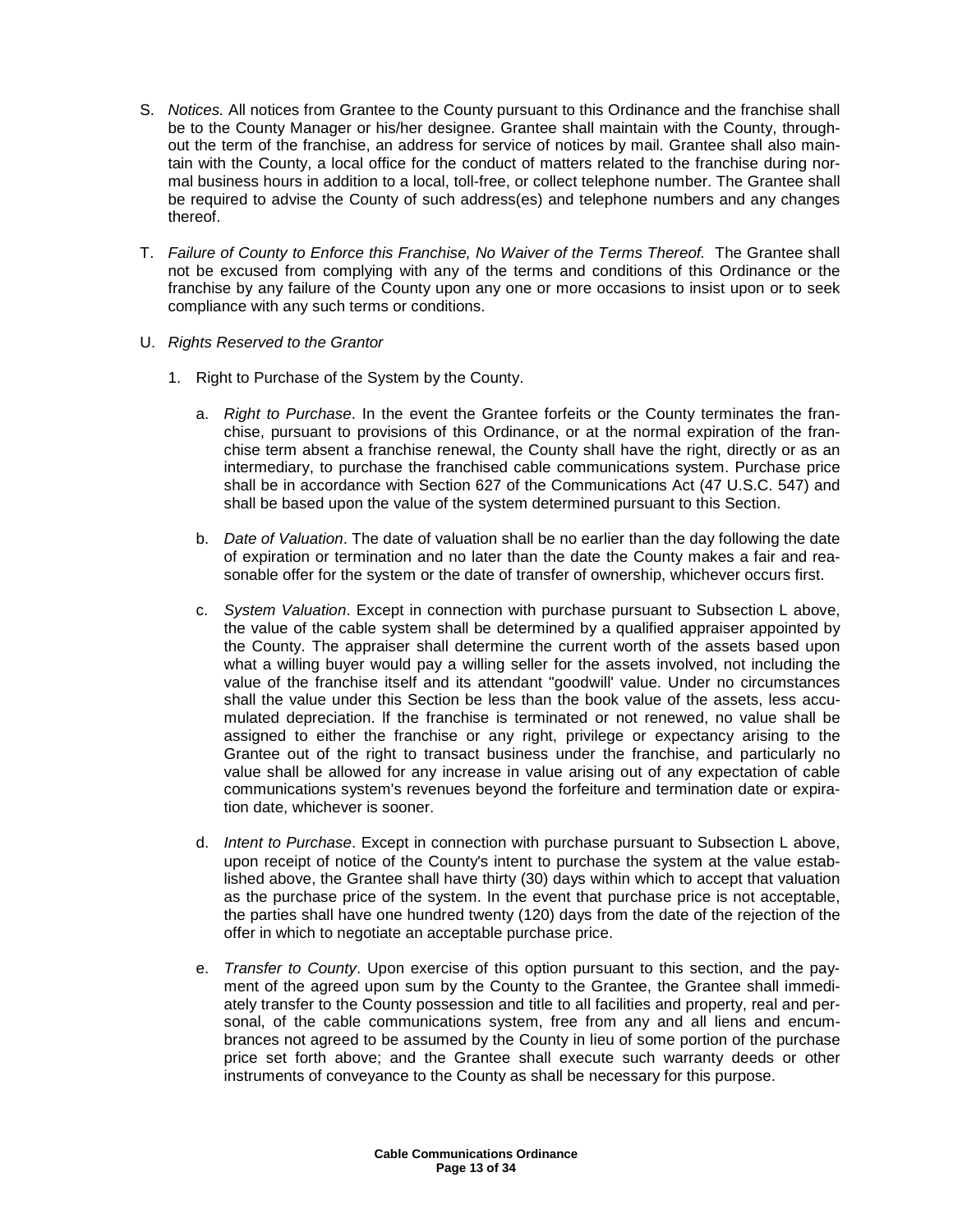- f. Arbitration. In the event the County and Grantee are unable to agree upon the value of the cable communications system within the time limits set forth above, either party may require by written notice to the other that the value of cable communications system be submitted to arbitration in the following in manner:
	- i. County and the Grantee shall each within fifteen (15) days after such written notice select an arbitrator who shall be a disinterested person with reasonable knowledge and experience relative to the subject to be arbitrated. The two arbitrators thus selected shall immediately thereafter select a third arbitrator who shall likewise be a disinterested person having reasonable knowledge and experience relative to the subject to be arbitrated.
	- ii. Within thirty (30) days after appointment of all arbitrators and upon ten (10) days written notice to the parties, the panel of arbitrators shall commence a hearing on the issue of valuation and shall receive all relevant information from the parties.
	- iii. The hearing shall be recorded and may be transcribed at the request and expense of either party. All hearing proceedings, debate and deliberations shall be open to the public and at such times and places as contained in the notice or as thereafter publicly stated, except that if two arbitrators agree, debate and deliberations may be held in closed session as permitted by State open meeting laws.
	- iv. The value of the system as determined by the arbitration panel shall be the fair market value, determined on the basis of the cable system valued as a going concern, but with no value allocated to the franchise itself if terminated or not renewed. Under no circumstances shall the value established by the arbitration panel be less than the net book value of the assets nor, in the case of a terminated or revoked franchise, greater than the current replacement cost of the system as determined by the appraiser appointed under Paragraph 3(U)(1).
	- v. Within thirty (30) days after the close of the hearing, the panel of arbitrators shall prepare findings and decision agreed upon by a majority of the panel which shall be filed with the County Manager's Office and served by mail upon the Grantee. The decision of the panel regarding the value of the system shall be final and binding upon the parties. Should there be no majority decision, the proceedings shall become null and void and shall be started anew, unless the parties extend by written mutual agreement the time which the panel of arbitrators has to make a decision.
	- vi. Either party may seek judicial relief in the following circumstances: (i) party fails to select an arbitrator; (ii) the arbitrators fail to select a third arbitrator; (iii) one or more arbitrators is unqualified; (iv) designated time limits have been exceeded; (v) the panel has not proceeded expeditiously; (vi) the decision was procured by corruption, fraud or undue means; (vii) there was evident partiality on the part of one or more of the arbitrators; (viii) the arbitration panel exceeded its authority hereunder; (ix) based upon the record, the panel abused its discretion.
	- vii. In the event a court of competent jurisdiction determines that judicial relief is appropriate to the circumstances set forth above, the court in its discretion may order the arbitration procedure repeated and issue findings, orders and directions.
	- viii. The expenses of the arbitrators chosen by each party shall be borne by the party choosing such arbitrators, and the expenses of the third arbitrator and those expenses incurred by the panel as a whole shall be borne equally by the parties.
- g. Notification. Except in connection with a purchase pursuant to Subsection L, upon receipt of the decision of the arbitration panel, the County shall have thirty (30) days in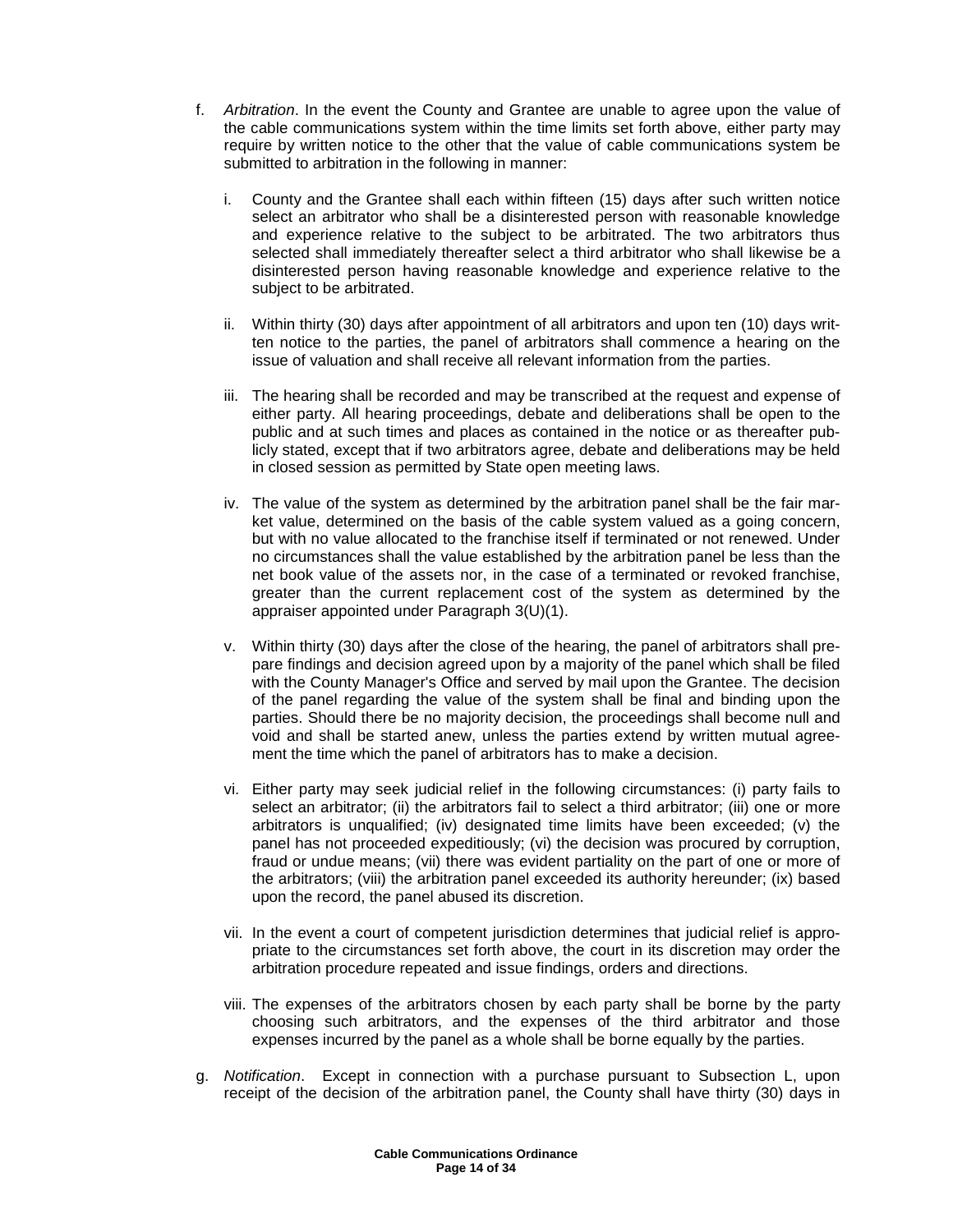which to notify the Grantee of its intent to exercise its option to purchase the system. The purchase price shall be the value of the system as determined by the arbitration panel.

- 2. Right of Inspection of Records. The County shall have the right to inspect all books, records, reports, maps, plans, financial statements, and other like materials of the Grantee, at any time during normal business hours. Grantee shall provide such information in such form as may be required by the County.
- 3. Right of Inspection of Construction. The County shall have the right to inspect all construction or installation work performed subject to the provisions of the franchise and to make such tests as it shall find necessary to ensure compliance with the terms of this Ordinance and all applicable laws.
- 4. Right of Inspection of Property. At all reasonable times, Grantee shall permit examination by any duly authorized representative of the County of the system facilities, together with any appurtenant property of Grantee situated within or without the County.
- 5. Right of Intervention. The County shall have the right of intervention in any suit or proceeding to which the Grantee is party, and the Grantee shall not oppose such intervention by the County.
- 6. Right to Require Removal of Property. Upon denial of renewal the franchise, or upon its revocation, as provided for herein, the County shall have the right to require the Grantee to remove, at its own expense, all portions of the cable communications system required by public necessity from all streets and public ways within the County which removal shall be done and paid for in accordance with Subsection P(6) and Subsection P(7) above.
- V. No Recourse Against the Grantor. The Grantee shall have no recourse whatsoever against the County or its officials, boards, commissions, agents, or employees for any loss, cost, expense or damage arising out of any provision or requirements of the franchise or because of the enforcement of this Ordinance or the franchise.

### **Section 5. Regulation of Franchise**

- A. Regulatory Authority
	- 1. The County shall exercise appropriate regulatory authority under the provisions of this Ordinance, the Communications Act, and all applicable law. This authority shall be vested in the Pitt County Board of Commissioners and administered through the County Manager or his/her designee in order to provide day-to-day administration and enforcement of the provisions of this Ordinance and any franchise granted hereunder, and to carry out the County's responsibilities with regard to cable communications.
	- 2. Notwithstanding any other provisions of this Ordinance to the contrary, the Grantee shall at all times comply with all laws and regulations of the local, state and federal government. In the event that any actions of the state or federal government or any agency thereof, or any court of competent jurisdiction upon final adjudication, substantially reduce in any way the power or authority of the County under this Ordinance or the franchise, or if in compliance with any local, state, or federal law or regulation, the Grantee finds conflict with the terms of this Ordinance, the franchise, or any law or regulation of the County, then as soon as possible following knowledge thereof, the Grantee shall notify the County of the point of conflict believed to exist between such law or regulation and the laws or regulations of the County, this Ordinance and the franchise. The County or the Grantee may notify the other party that it wishes to renegotiate those provisions which are affected in any way by such modification in regulations or other statutory authority. Thereafter, the Grantee and the County shall negotiate in good faith with the County in the development of alternate provisions which shall fairly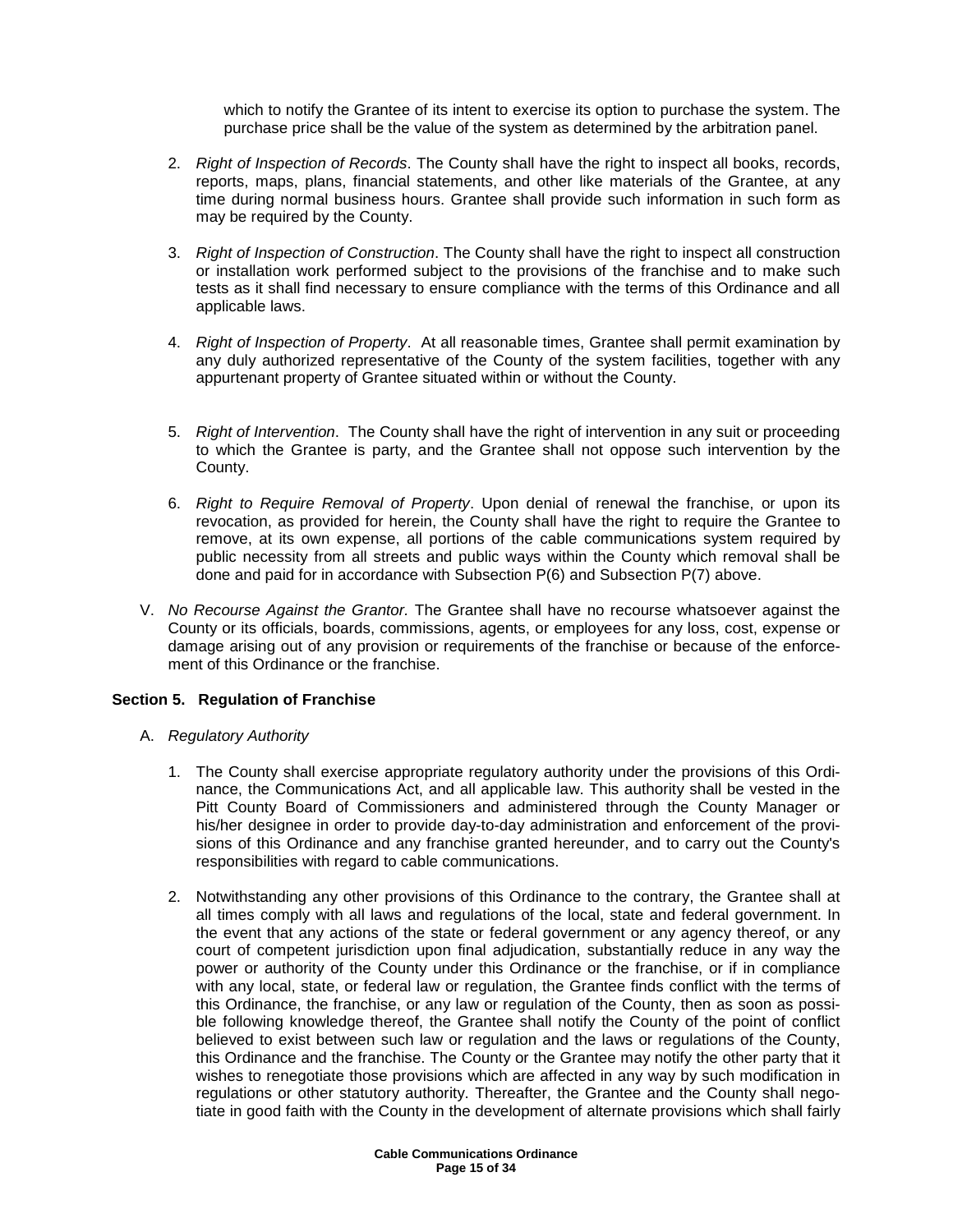restore the County to the maximum level of authority and power permitted by law, The County shall have the right to modify any of the provisions to such reasonable extent as may be necessary to carry out the full intent and purpose of this Ordinance and the franchise in accordance with Federal and State law.

- 3. The County reserves the right to exercise the maximum plenary authority, as may at any time be lawfully permissible, to regulate the cable communications system, the franchise and the Grantee. Should applicable legislative, judicial or regulatory authorities at any time, permit regulation not presently permitted to the County, the County may, following good faith negotiations, engage in any such additional regulation as may then be permissible, whether or not contemplated by this Ordinance or the franchise, including without limitation, regulation regarding franchise fees, taxes, programming, rates charged to subscribers and users, consumer protection, or any other similar or dissimilar matter.
- B. Supervision of the Franchise
	- 1. The County shall have the following regulatory responsibility:
		- a. Administration and enforcement of the provisions of this Ordinance and any franchise granted hereunder.
		- b. Award, renewal, extension or termination of a franchise pursuant to the provisions of this Ordinance, the franchise, and other applicable law.
		- c. Consent prior to sale or transfer of any franchise granted hereunder.
		- d. Performance evaluation of the Grantee.
		- e. Rate and service regulation, if applicable.
	- 2. The County also reserves the right to perform the following functions:
		- a. Develop objectives and coordinate activities related to the operation of government channels.
		- b. Approve procedures and standards for public, government and educational access operations and services, including the use of dedicated channels and sharing of public facilities.
		- c. Coordinate plans for expansion, interconnection and growth of cable services.
		- d. Analyze the possibility of integrating cable communications with other County, State or regional telecommunications networks.
		- e. Formulate and recommend long-range telecommunications policy for the County, and determine the County's view of the future cable-related needs and interests of the community.
		- f. Provide the administrative effort necessary for the conduct of performance evaluations, and any other activities required for the administration of the franchise.
		- g. Monitor Grantee's process for handling citizen complaints and periodically inspect and analyze the records related to such complaints.
		- h. Receive applications for rate increases, if applicable, and provide staff assistance in the analysis and recommendations thereto.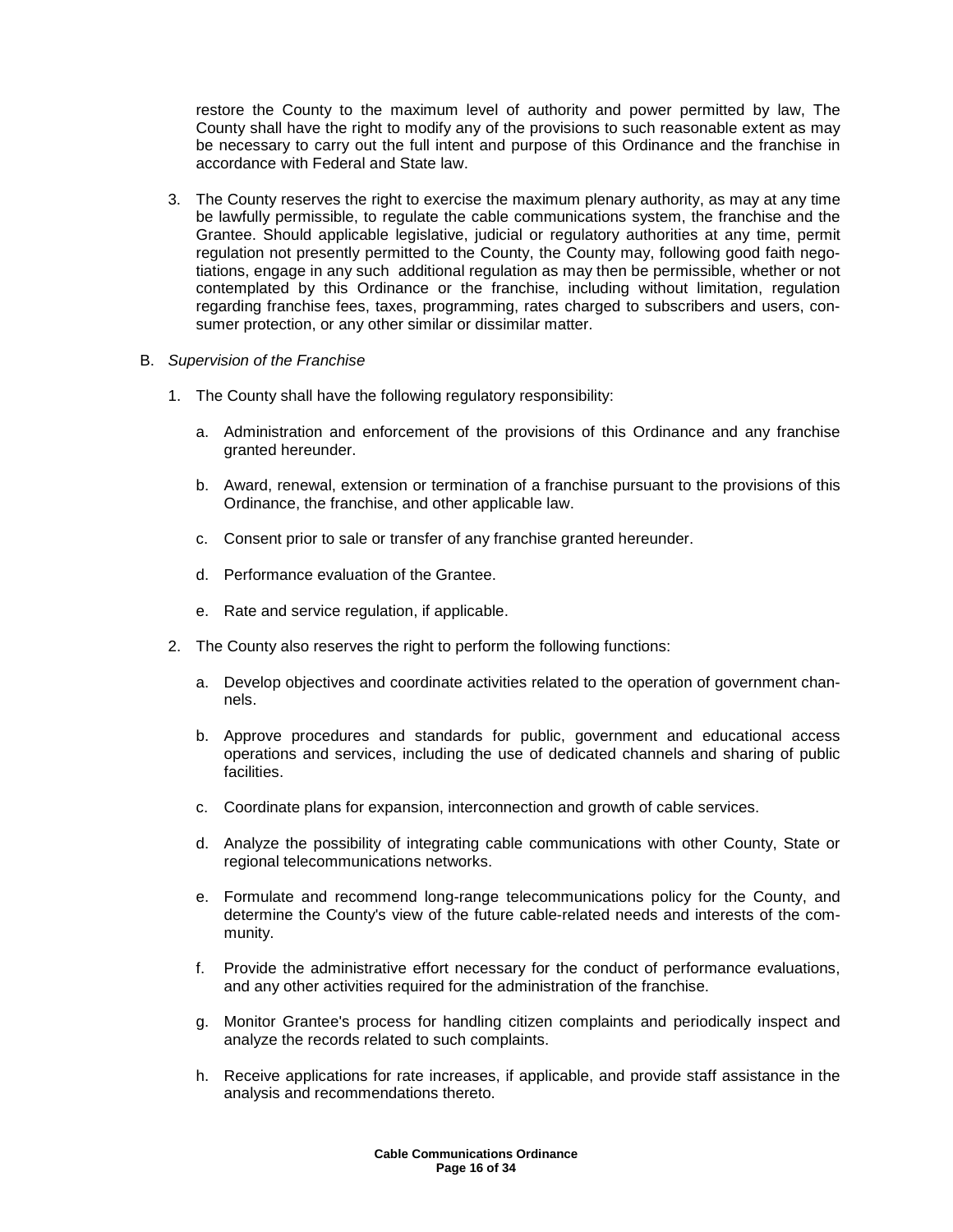- i. Monitor Grantee's adherence to operational standards, service requirements and line extension policies.
- j. Assure compliance with applicable laws and ordinances.
- k. Arrange tests and analysis of equipment and performance, as needed to insure compliance with this Ordinance and the franchise.
- l. Assure continuity in service.
- m. Receive for examination all data and reports required by this Ordinance.
- 3. Cable TV Advisory Committee. The County may establish a citizen's advisory committee entitled the Cable TV Advisory Committee. The responsibilities of the Committee shall include, but not be limited to, the following:
	- a. Monitor and advise the Commission and County administration on the provisions of the County's cable television ordinance and related ordinances.
	- b. Serve as an advisory body for the public, educational, and governmental access channels of cable television and any institutional programming that may be developed.
	- c. Advise the County government of objectives to be obtained in the County's cable communications system based upon its continued evaluation of the County's cable television franchise, cable technology, and the future cable-related needs and interests of the community.
	- d. Prepare an annual report to the Commission.
	- e. Cooperate with the County and the Grantee in fulfilling its responsibilities herein.
- 4. Interconnectivity. Upon the request of the County as stated in the franchise agreement, the Grantee shall interconnect its cable communications system with any other broadband or like telecommunications facility operating in the County, including but not limited to other cable communications systems or a state-wide information highway. The Grantee further agrees that it will bear its share of the cost of any interconnection. Such costs will be allocated between and among the systems being interconnected in an equitable manner. The Grantee may not construct any physical facilities to provide an interconnection with other cable communications or data systems until the plans for such interconnection have been approved by the Commission.
- C. Rates and Charges
	- 1. Schedule Filings. Grantee shall file with the County schedules which shall describe all services offered, all rates and charges of any kind, and all terms and conditions relating thereto. No rates or charges shall be effective except as they appear on a schedule so filed. Grantee shall notify subscribers in writing at least thirty (30) days prior to the implementation of any change in services offered, rate charges, or terms and conditions related thereto.
	- 2. Nondiscriminatory Rates. Grantee shall establish rates that are nondiscriminatory within the same general class of subscribers which must be applied fairly and uniformly to all subscribers in the franchise area for all services. Nothing contained herein shall prohibit the Grantee from offering (i) discounts to commercial and multiple family dwelling subscribers billed on a bulk basis; (ii) promotional discounts; (iii) reduced installation rates for subscribers who have multiple services; or (iv) discounts for senior citizens and/or low income residents. To the extent required by federal, state, or local law or regulation, Grantee's charges and rates for all services shall be itemized on subscriber's monthly bills.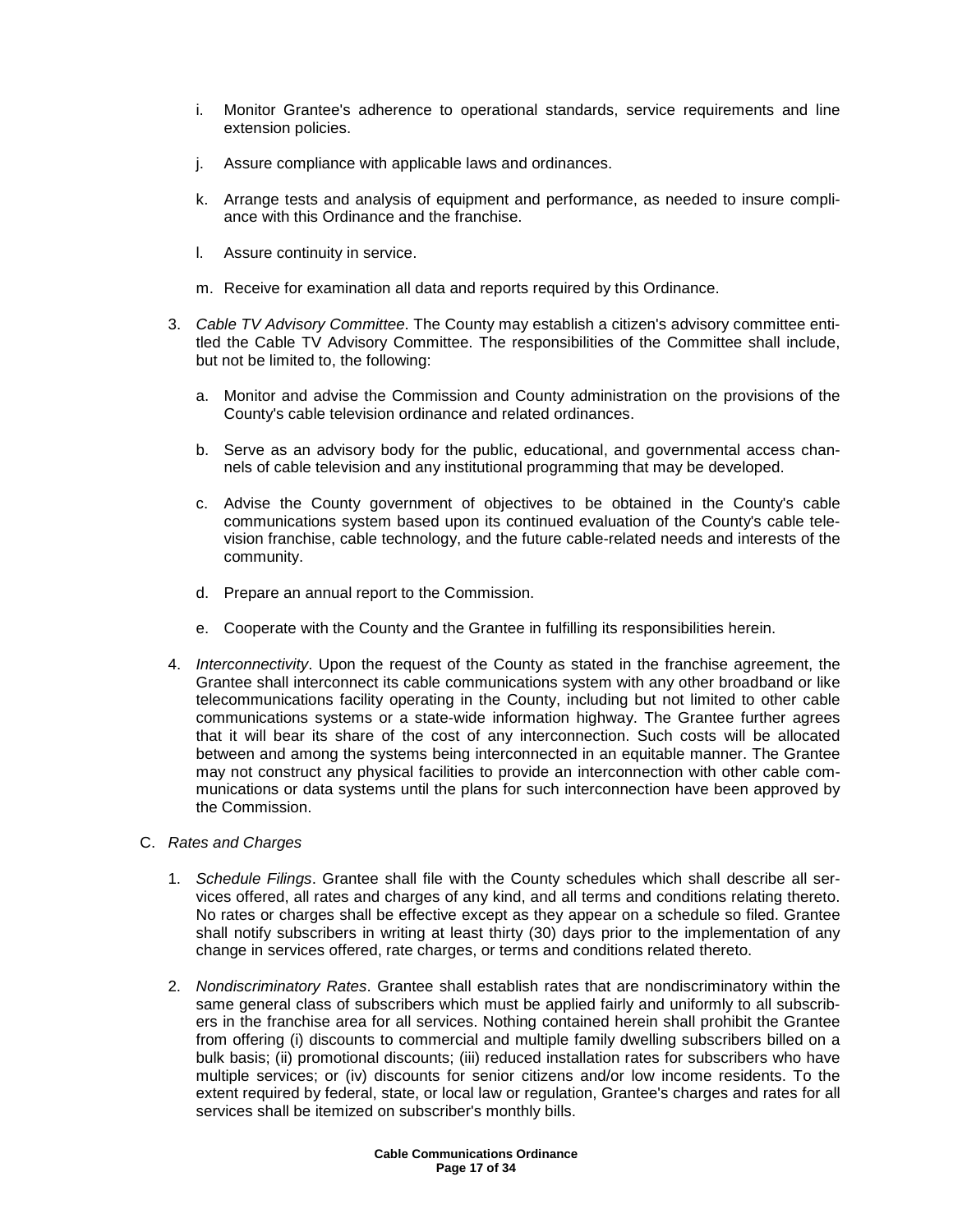- 3. County Regulation. To the extent that Federal or State law or regulation, and in particular Section 626 of the Communications Act (47 U.S.C. 543) and the regulations of the FCC, may now, or as the same may hereafter be amended to, authorize the County to regulate the rates for any particular service tiers, service packages, equipment, or any other services provided by Grantee, the County shall have the right to exercise rate regulation to the full extent authorized by law, or to refrain from exercising such regulation for any period of time, at the sole discretion of the County.
- 4. Rate Regulation of the Basic Tier and Charges. The County will follow Pitt County's Rate and Service Regulation Ordinance and FCC Rate Regulations including, but not limited to, Report and Order, In the Matter of Implementation of Sections of Cable Television Consumer Protection and Competition Act of 1992: Rate Regulation, MM Docket 92-226, FCC 93-177 (released May 3, 1993), or as hereafter amended from time to time, in its regulation of the basic service rates and charges of the Grantee. In connection with such regulation, the County will ensure a reasonable opportunity for consideration of the views of interested parties; and the County Manager, or his/her designee, is authorized to execute on behalf of the County and file with the FCC such certification forms or other instruments as are now or may hereafter be required by the FCC Rate Regulations in order to enable the County to regulate basic service rates and charges.
- 5. Evaluation Criteria. If and when exercising rate regulation not under criteria established by the FCC, the County shall consider, along with any other information it deems necessary or appropriate, the following factors in approving or disapproving initial rates or a rate increase request: the ability of the Grantee to render system services and to derive a reasonable profit therefrom under the existing rate schedule and under the proposed rate schedule; the revenues and profits derived from system services; the efficiency of the Grantee; the quality of the services offered by the Grantee; the fair market value of the system less depreciation; a fair rate of return over the life of the Franchise with respect to Grantee's investment; the extent to which Grantee has adhered to the terms of this Ordinance and the Franchise; fairness to County residents, subscribers, and users. The County shall not consider any valuation based upon the Franchise and the items of value shall neither be amortized as an expense nor shall a return be paid on them. The County max' retain rate consultants as it deems appropriate, and all reasonable charges for such independent consultants shall be paid by the Grantee.
- 6. Ability to Petition. If applicable, the County shall have the right to petition the FCC or other appropriate agency or organization to obtain rate regulation authority or to petition the federal body to review or regulate rates in the County.
- 7. Free Connections. Grantee shall provide upon request and free of charge the drops set forth in the Franchise. Grantee shall discuss the location of each connection with the proper officials of each such institution receiving free connection.
- D. Performance Evaluation
	- 1. Annual Evaluations. The County and the Grantee shall, at the discretion of the County, hold scheduled performance evaluation sessions annually. All such evaluation sessions shall be open to the public.
	- 2. Special evaluation sessions may be held at any time during the term of the franchise at the request of the County.
	- 3. Public Notice of Public Hearings on Performance. All evaluation sessions shall be open to the public and announced in a newspaper of general circulation in accordance with public notice, as provided in Section 10(A). Grantee shall notify subscribers of all such evaluation sessions by announcement on a designated channel on the system between the hours of 11:00 a.m. and 9:00 p.m. for five (5) consecutive days preceding each evaluation session.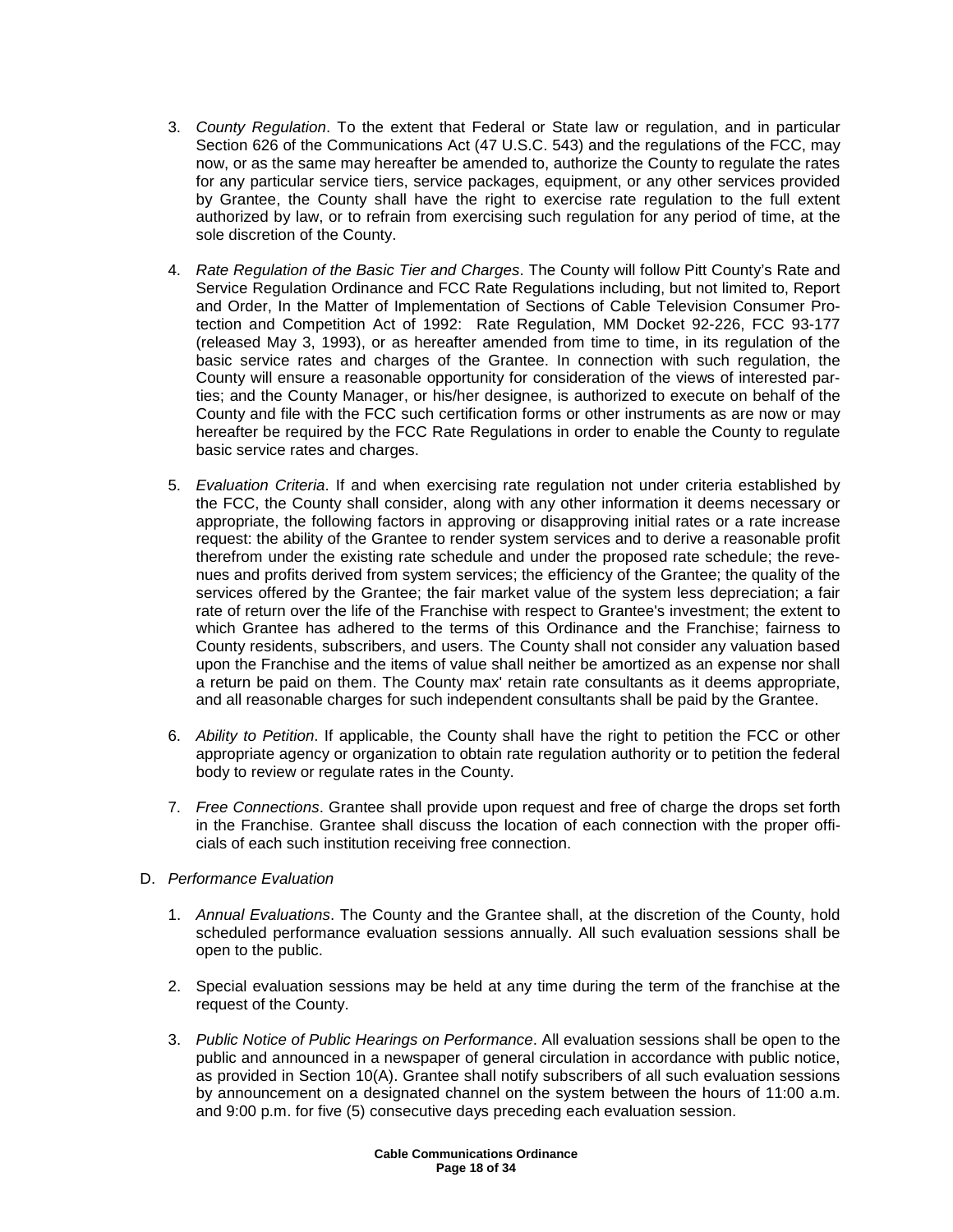- 4. Items for Review. Topics which may be discussed at any scheduled or special evaluation session may include, but not be limited to, system performance and construction, Grantee compliance with this Ordinance and the Franchise, customer service and complaint response, subscriber privacy, services provided, programming offered, service rate structures, franchise fees, penalties, free or discounted services, applications of new technologies, judicial and FCC filings, and line extensions.
- 5. Cooperation. During the review and evaluation by the County, the Grantee shall fully cooperate with the County and shall provide such information and documents as the County may need to reasonably perform its review.

### **Section 6. Bonds, Insurance and Indemnification**

- A. Performance Bond and Letter of Credit
	- 1. Performance Bond. Upon the effective date of the franchise, the Grantee shall obtain and maintain during the entire term of the franchise and any extensions and renewals thereof, at its cost and expense, and file with the County, a corporate surety bond in an amount specified in the franchise to guarantee the faithful performance of the Grantee of all its obligations provided under this Ordinance and the franchise. Failure to timely obtain, file and maintain said bond shall constitute a substantial violation within the meaning of this Section.
	- 2. Conditions. The performance bond shall provide the following conditions:
		- a. There shall be recoverable by the County jointly and severally from the principal and surety, any and all fines and liquidated damages due to the County and any and all damages, losses, costs, and expenses suffered or incurred by the County resulting from the failure of the Grantee to: faithfully comply with the provisions of this Ordinance and the franchise; comply with all orders, permits and directives of any County agency or body having jurisdiction over its acts or defaults; pay fees due to the County; pay any claims, liens or taxes due the County which arise by reason of the construction, operation, maintenance or repair of the cable system. Such losses, costs and expenses shall include, but not be limited to, attorney's fees and other associated expenses.
		- b. The total amount of the bond shall be forfeited in favor of the County in the event:
			- i. The Grantee abandons the cable system at any time during the term of the franchise or any extension thereto; or
			- ii. The Grantee assigns the franchise without the express written consent of the County.
	- 3. Reduction of Bond. Upon written application by the Grantee, the County may, at its sole option, permit the amount of the bond to be reduced or waive the requirements for a performance bond subject to the following conditions: Reductions granted or denied upon application by the Grantee shall be without prejudice to the Grantee's subsequent applications or to the County's right to require the full bond at any time thereafter. However, no application for reduction shall be made by the Grantee within one (1) year of any prior application.
	- 4. Letter of Credit. In lieu of the performance bond required pursuant to Paragraph 1 above, the Grantee may obtain, maintain, and file with the County an irrevocable letter of credit from a financial institution licensed to do business in the State in the amount specified in the franchise, naming the County as beneficiary. The form and content of such letter of credit shall be approved by the County and shall be released only upon expiration of the franchise or upon the replacement of the letter of credit by a letter of credit by a successor Grantee. Failure to obtain the letter of credit within the time specified herein shall constitute a substantial violation within the meaning of this Ordinance.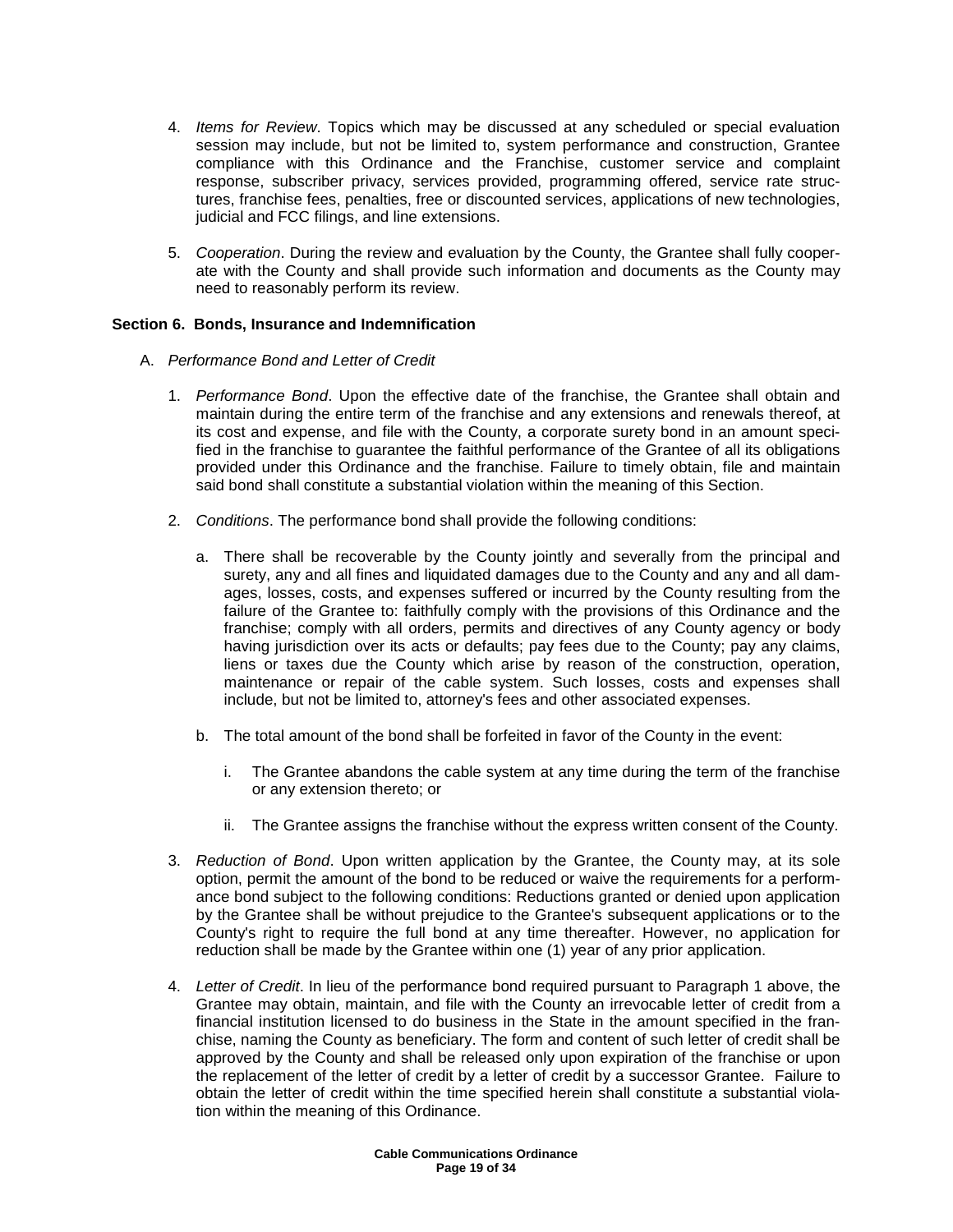- 5. Conditions. The County may draw upon the letter of credit if the Grantee fails to: faithfully comply with the provisions of this Ordinance or the franchise; comply with all orders, permits, and directives of any County agency or body having jurisdiction over its acts or defaults; pay fees due to the County; or pay any claims, liens, or taxes due the County which arise by reason of the construction, operation, maintenance, or repair of the cable system.
- 6. Use of Performance Bond and Letter of Credit. Prior to drawing upon the performance bond or letter of credit for the purposes described in this Section, the County shall notify the Grantee in writing by certified or registered mail, return receipt requested, that payment is due and the Grantee shall have ten (10) day's from the receipt of such written notice to make a full and complete payment. If the Grantee does not make the payment within ten (10) days, the County may withdraw the amount thereof, with interest and penalties, from the performance bond or the letter of credit.
- 7. Notification. Within three (3) days of a withdrawal from the letter of credit or performance bond, the County shall send to the Grantee, by certified mail, return receipt requested, written notification of the amount, date and purpose of such withdrawal.
- 8. Replenishment of Letter of Credit and Performance Bond. No later than thirty (30) days after mailing to the Grantee by certified mail notification as described in Paragraph 7 above of a withdrawal pursuant to Paragraph 6 above, the Grantee shall replenish the performance bond and/or letter of credit in an amount equal to the amount so withdrawn. Failure to make timely replenishment of such amount to the letter of credit and/or performance bond shall constitute a substantial violation of this Ordinance.
- 9. Non-Renewal, Alteration, or Cancellation of Letter of Credit or Performance Bond. The performance bond or letter of credit required herein shall be in a form satisfactory to the County and shall require thirty (30) days written notice of any non-renewal, alteration or cancellation to both the County and the Grantee. The Grantee shall, in the event of any such cancellation notice, obtain, pay all premiums for, and file with the County, written evidence of the issuance of replacement bond or policies within thirty (30) days following receipt by the County or the Grantee of any notice of cancellation, and failure to do so constitutes a substantial violation of this Ordinance.
- 10. Inflation. To offset the effects of inflation the amounts of the bond or letter of credit provided for herein, shall be increased by the annual rate of inflation at the end of every three (3) year period of the franchise, applicable to the next three year period, upon the request of the County.

# B. Liability and Insurance

- 1. Letter of Insurance. Prior to commencement of construction, but in no event later than sixty (60) days after the effective date of the franchise and thereafter, Grantee shall continuously maintain insurance as defined by this Section and shall throughout the duration of the franchise and any extensions or renewals thereof, the Grantee shall furnish to the County, certificates of insurance, approved by the County, for all types of insurance required under this Section. Failure to furnish said certificates of insurance in a timely manner shall constitute a violation of this Ordinance.
- 2. Filing. Any insurance policy or certificate thereof obtained by the Grantee in compliance with this Section shall be filed and maintained with the County Manager or his/her designee during the term of the franchise, and may be changed from time to time to reflect changing liability limits and/or to compensate for inflation. Grantee shall immediately advise the County of any litigation that may develop that would affect this insurance.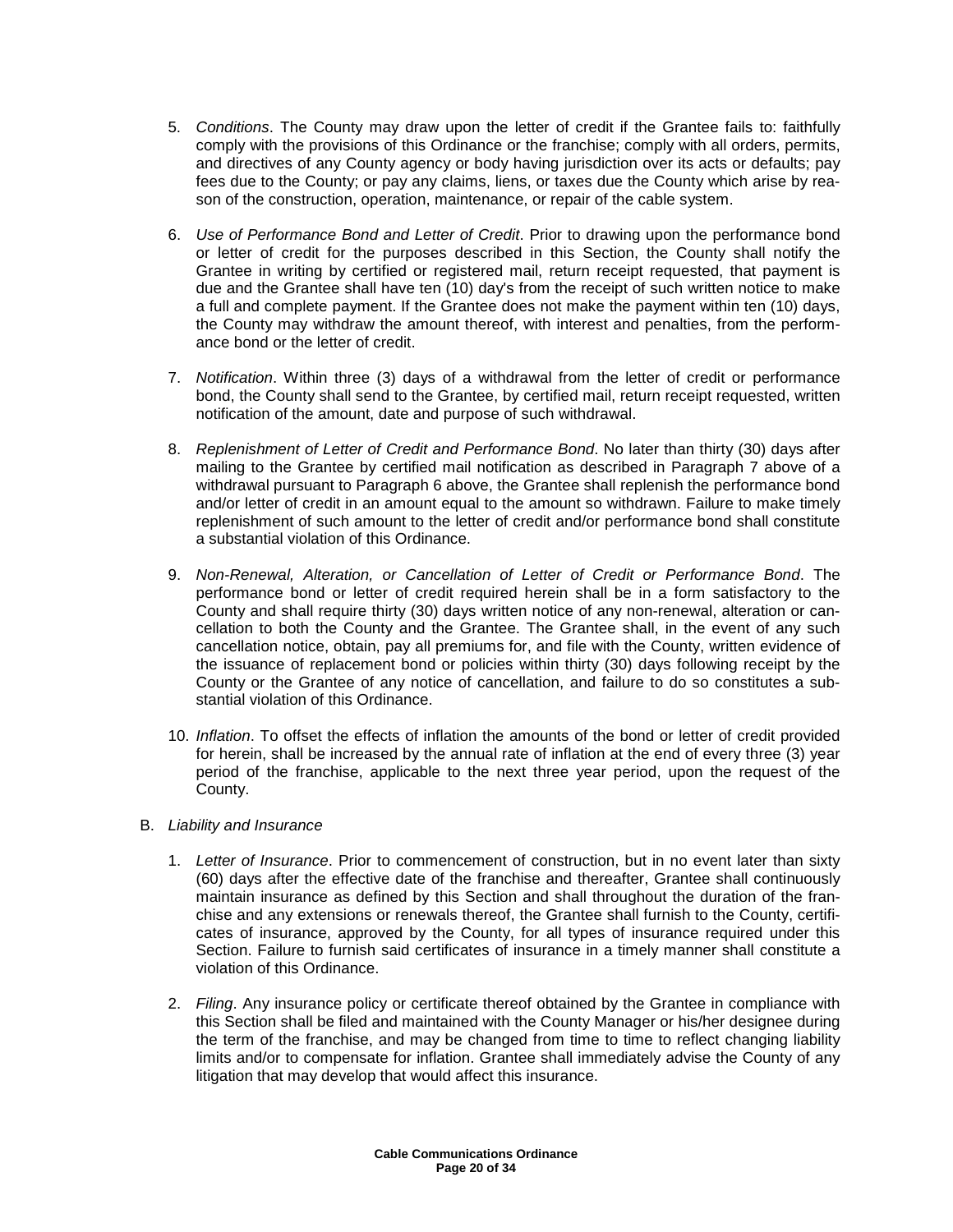- 3. No Limit or Liability. Neither the provisions of this Section nor any damages recovered by the County hereunder, shall be construed to or limit the liability of the Grantee under any franchise issued hereunder or for damages.
- 4. Enforcement. All insurance policies maintained pursuant to this Ordinance or the franchise shall contain the following, or a comparable, endorsement:

It is hereby understood and agreed that this insurance policy may not be canceled by the insurance company nor the intention not to renew be stated by the insurance company until thirty (30) days after receipt by the County Manager, by registered or certified mail, of a written notice of such intention to cancel or not to renew.

5. Hold Harmless Clause. All contractual liability insurance policies maintained pursuant to this Ordinance or the franchise shall include the following hold harmless clause:

The Grantee agrees to indemnify, save harmless and defend the County, its officials, agents, servants, and employees, and each of them against and hold it and them harmless from any and all lawsuits, claims, demands, liabilities, losses and expenses, including court costs and reasonable attorney's fees, for or on account of any injury to any person, or any death at any time resulting from such injury, or any damage to any property, which [nay arise or which may be alleged to have arisen out of or in connection with the work covered by the franchise and performed or caused to be performed. The foregoing indemnity shall apply except if such injury, death or damage is caused by the negligence or other fault of the County, its agents, servants, or employees, or any other person indemnified hereunder.

- 6. State Institution. All insurance policies provided under the provisions of this Ordinance or the franchise shall be written by companies authorized to do business in the State, and approved by the State's Commissioner of Insurance.
- 7. Named Insured. At any time during the term of the franchise, the County may request and the Grantee shall comply with such request, to name the County as an additional named insured for all insurance policies written under the provisions of this Ordinance or the franchise.
- 8. Inflation. To offset the effects of inflation and to reflect changing liability limits, all of the coverages, limits, and amounts of the insurance provided for herein will be increased at the end of every three (3) year period of the franchise at the annual rate of inflation, applicable to the next three year period, upon the request of the County.
- 9. General Liability Insurance. The Grantee shall maintain, and by its acceptance of any franchise granted hereunder specifically agree that it will maintain throughout the term of the franchise, general liability insurance insuring the Grantee in the minimum of:
	- a. \$2,000,000 for property damage per occurrence;
	- b. \$2,000,000 for property damage aggregate;
	- c. \$5,000,000 for personal bodily injury or death to any one person; and
	- d. \$10,000,000 bodily injury or death aggregate per single accident or occurrence.
- 10. Policy Inclusions. Such general liability insurance must include, at a minimum, coverage for all of the following: comprehensive form, premises--operations, explosion and collapse hazard, underground hazard, products/completed operations hazard, contractual insurance, broad form property damage, and personal injury.
- 11. Automobile Liability Insurance. The Grantee shall maintain, and by its acceptance of any franchise granted hereunder specifically agrees that it will maintain throughout the term of the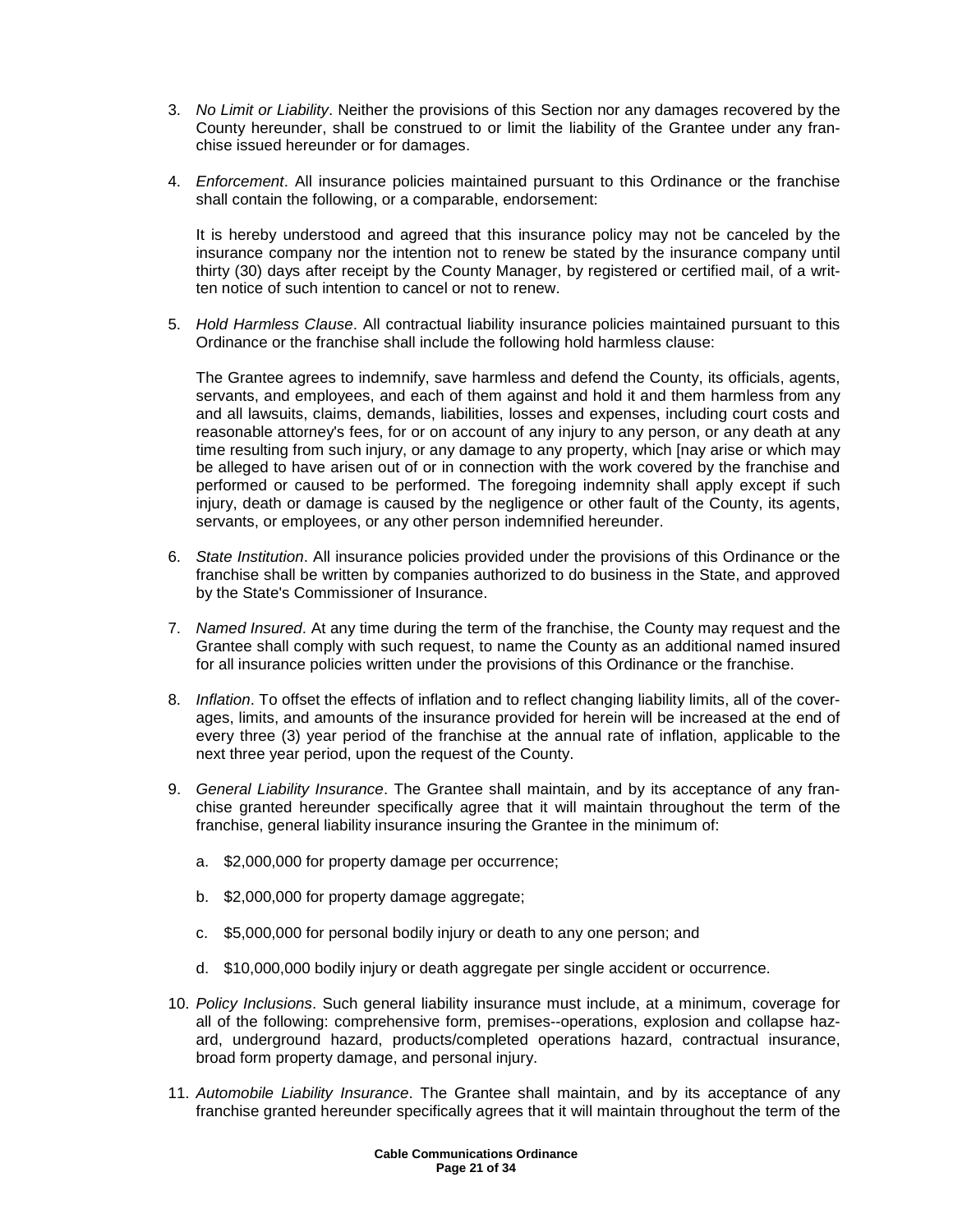franchise, automobile liability insurance for owned, non-owned, or rented vehicles used by Grantee, its, agents, officials, or employees in the minimum amount of:

- a. \$1,000,000 for bodily injury and consequent death per occurrence;
- b. \$1,000,000 for bodily injury and consequent death to any one person.
- c. \$500,000 for property damage per occurrence.
- 12. Worker's Compensation and Employer's Liability Insurance. The Grantee shall maintain and by its acceptance of any franchise granted hereunder specifically agrees that it will maintain throughout the term of the franchise, Worker's Compensation and employer's liability, valid in the State, in the minimum amount of:
	- a. Statutory limit for Worker's Compensation.
	- b. \$100,000 for employer's liability.
- C. Indemnification
	- 1. Grantee shall, at its sole cost and expense, fully indemnify, defend and hold harmless the County, its officers, boards and commissions, and County employees against any and all claims, suits, actions, liability and judgments for damages (including but not limited to costs and expenses for reasonable legal fees and disbursements and liabilities assumed by the County in connection therewith):
		- a. To persons or property, in any way arising out of or through the acts or omissions of Grantee, its servants, agents or employees, or to which Grantee's negligence shall in any way contribute unless caused by negligence or other fault of the County, its agents, servants or employees, or any other person indemnified hereunder.
		- b. Arising out of any claim for invasion of the right of privacy, for defamation of any person, firm or corporation, or the violation or infringement of any copyright, trademark, trade name, service mark or patent, or of any other right of any person, firm or corporation (excluding claims arising out of or relating to County programming).
		- c. Arising out of Grantee's failure to comply with the provisions of any federal, State, or local statute, ordinances, or regulation applicable to Grantee in its business hereunder.
- 2. The foregoing indemnity is conditioned upon the following:

The County shall give Grantee prompt notice of the making of any claim or the commencement of any action, suit or other proceeding covered by the provisions of this Section. Nothing herein shall be deemed to prevent the County from cooperating with Grantee and participating in the defense of any litigation by its own counsel at its sole cost and expense. No recovery by the County of any sum by reason of the liquidated damages required by this Ordinance shall be subject to litigation by the Company, except that any sum so received by the County shall be deducted from any recovery which the County might have against the Company under the terms of this Section.

#### **Section 7. Design and Construction Provisions**

- A. Authority to Construct
	- 1. Authorization to Commence Construction and Application Procedures. Within thirty (30) days of the acceptance by the Grantee of a franchise, the Grantee shall apply for any needed contracts for use of poles. Within thirty (30) days after completion of the make-ready survey identifying the routes of the system facility, the Grantee shall apply for all additional licenses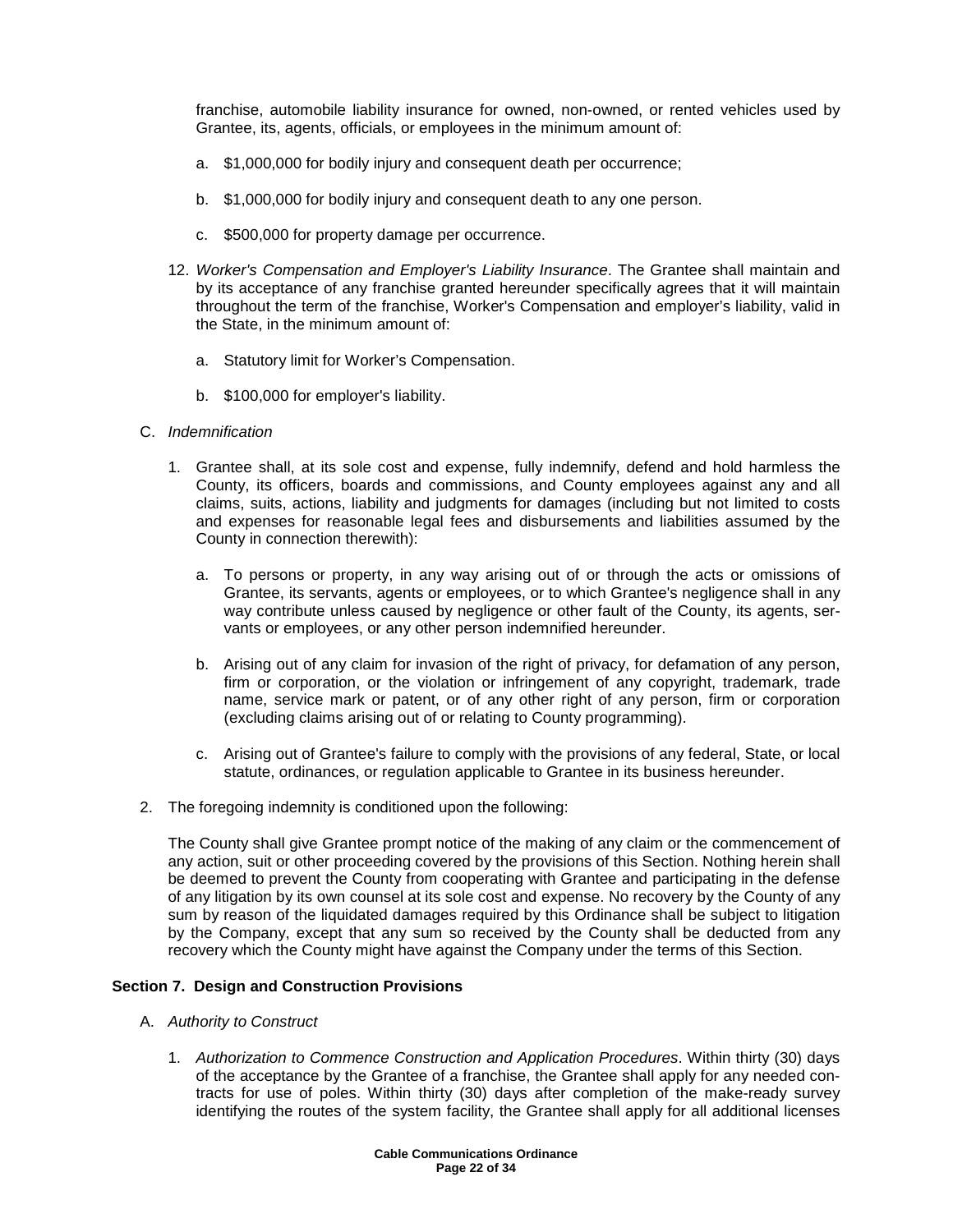from the State, County, or other necessary parties, such as the railroads for crossing under or over their property. In any event, all necessary applications for permits, licenses, certificates and authorizations shall be applied for in a timely fashion so that such filing and processing shall not interfere with or cause delay with the construction scheduled as outlined in the franchise. Failure to make such timely application and timely filing shall constitute a substantial violation of this Ordinance.

- 2. Power to Contract. Upon grant of the franchise and in order to construct, operate and maintain a cable system in the County, the Grantee may enter into contracts with any public utility companies or any other owner or lessee of any poles or underground areas located within the County; obtain right-of-way permits from appropriate County, State, City, and Federal officials necessary to cross or otherwise use highways or roads under their respective jurisdiction; obtain permission from the Federal Aviation Administration to erect and maintain antennas; and obtain whatever other permits a County, City, State or Federal agency may require.
- B. Construction and Technical Standards
	- 1. Compliance with Construction and Technical Standards. Grantee shall construct, install, operate and maintain its system in a manner consistent with all laws, ordinances, construction standards, governmental requirements, FCC technical standards, and detailed technical standards submitted by Grantee as part of its application, which standards are and shall be incorporated by reference herein. The Grantee, through the System, shall provide uniform, strong signals which are free from any significant distortion and interference. The System shall be designed, constructed, operated and maintained for 24-hours-a-day continuous operation. The System shall produce, for reception on subscribers' receivers which are in good working order, either monochrome or color pictures (providing the receiver is color capable) which are free from any significant interference or distortion which would cause any material degradation of video or audio quality.
	- 2. State of the Art. The Grantee shall construct, install, operate and maintain its system in accordance with the highest standards of the art of cable communications taking into account the size and needs of the community as well as the costs and benefits to the residents, such standards to include but not be limited to the following:
		- a. The System will be spaced to permit a minimum of 550 MHz operation and will be capable of utilizing state-of-the-art converters and be compatible with cable ready television sets.
		- b. The System will utilize converters which will make the system adaptable for the development of future services.
		- c. The Grantee shall maintain its system facilities in a manner which will continue to enable it to add new services and associated equipment as they are developed, available, and proved marketable to subscribers. The new services and associated equipment will be added to the system facilities when they are determined by industry standards to be technically reliable and adaptable to the system at a cost to the subscriber that is acceptable in the marketplace.
	- 3. Poles. Prior to the erection of any towers, poles or conduits or the upgrade or rebuild of the cable communications system under this Ordinance, the Grantee shall first submit to the County and other designated parties for approval a concise description of the facilities proposed to be erected or installed, including engineering drawings, if required, together with a map and plans indicating the proposed location of all such facilities. No erection or installation of any tower, pole, underground conduit, or fixture or any rebuilds or upgrading of the cable communications system shall be commenced by any person until approval, therefore, has been received from the State Department of Transportation or other appropriate governmental unit.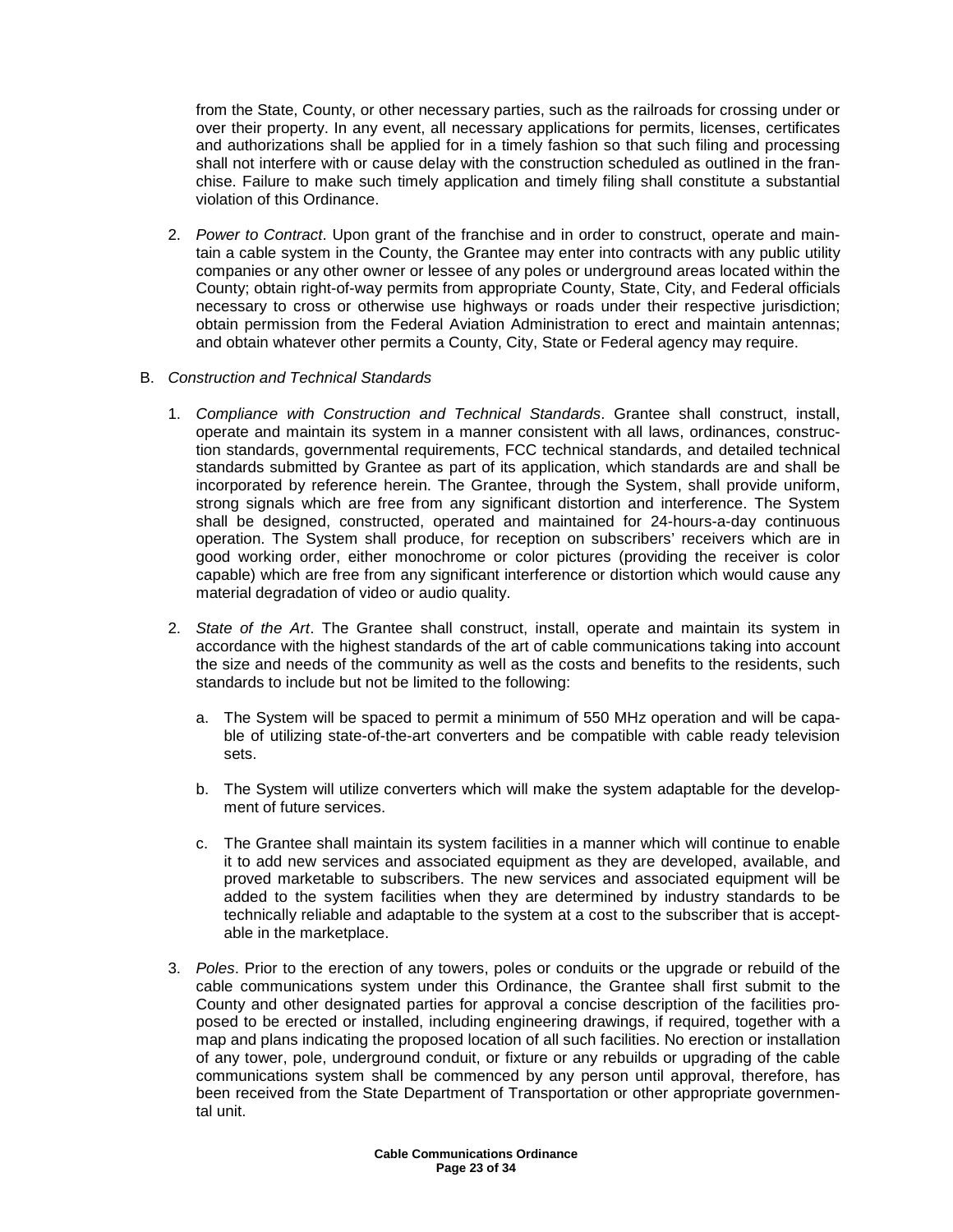- 4. Contractor Qualifications. Any contractor or subcontractor proposed for work of construction, installation, operation, maintenance, and repair of system equipment must be properly licensed under laws of the State, and all local ordinances.
- 5. System Equipment. The Grantee's system and associated equipment erected by the Grantee within the County shall be so located as to cause minimum interference with the proper use of streets, alleys, and other public ways and places, and to cause minimum interference with the rights and reasonable convenience of property owners who adjoin any of the said streets, alleys or other public ways and places. No pole or other fixtures placed in any public ways by the Grantee shall be placed in such a manner as to interfere with normal travel on such public way.
- 6. Maps. The County does not guarantee the accuracy of any maps showing the horizontal or vertical location of existing substructures. In public rights-of-way, where necessary, the location shall be verified by excavation.
- 7. Quality of Construction. Construction, installation, operation, and maintenance of the cable communications system shall be performed in an orderly and workmanlike manner, in accordance with then current technological standards. All cables and wires shall be installed, where possible, parallel with electric and telephone lines. Multiple cable configurations shall be arranged in parallel and bundled with due respect for engineering considerations.
- 8. Construction Standards. Grantee shall at all times comply with: (1) National Electrical Safety Code (National Bureau of Standards); (2) National Electrical Code (National Bureau of Fire Underwriters); (3) Bell System Code of Pole Line Construction; (4) applicable FCC or other Federal, State and local regulations; and standards as set forth in the franchise.
- 9. Non-interference. In any event, the system shall not endanger or interfere with the safety of persons or property in the franchise area or other areas where the Grantee may have equipment located.
- 10. Antennas. Any antenna structure used in the cable communications system shall comply with construction, marking, and lighting of antenna structure standards as required by Federal and State law or regulation.
- 11. OSHA. All worker facilities, conditions, and procedures that are used during construction, installation, operation, and maintenance of the cable system shall comply with the standards of the Occupational Safety and Health Administration.
- 12. RF Leakage. RF leakage shall be checked at reception location for emergency radio services to prove measurable interference signal combinations are possible. Stray radiation shall be measured adjacent to any proposed aeronautical navigation radio sites to prove no measurable interference to airborne navigational reception in the normal flight pattern. FCC Rules and Regulations shall govern. In no event shall Grantee be required to exceed FCC standards with regard to RE leakage.
- 13. Standby Power. The Grantee shall maintain equipment capable of providing standby power for a minimum of eight (8) hours for the headend.
- C. System Construction Schedule

The franchise shall specify the construction schedule.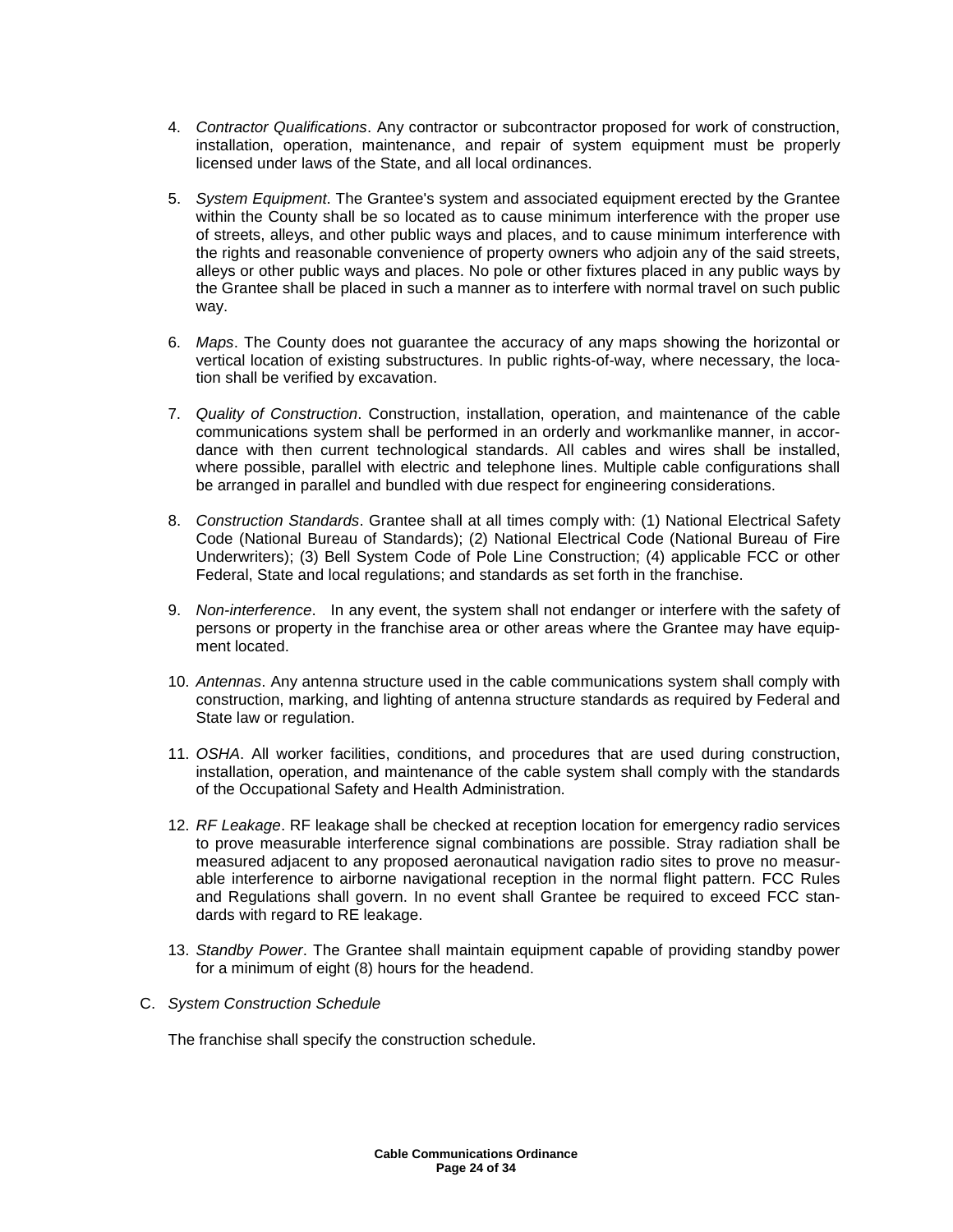#### D. Extension of Service

The Grantee shall provide service to all unserved dwelling units where there are an average of twenty (20) homes per mile, within a three (3) mile area of existing service, within twelve (12) months. For example, over a three (3) mile extension of service, there must be a minimum of sixty (60) homes distributed throughout the three (3) mile area. In such cases where residential density does not meet the requirement, consideration will be made for line extensions based on FCC rules and regulations. The Grantee may not otherwise discriminate against low income or low density areas. For good cause, the Grantee may request and the County may grant reasonable extension of time. Failure to provide service under this provision shall subject the Grantee to penalties of \$500 per day.

- E. Use of Streets
	- 1. Underground Installation. All installations shall be underground in those areas of the County where public utilities providing telephone and electric service are underground at the time of installation. In areas of the County where either telephone or electric utility facilities are above ground at the time of installation, Grantee may install its service above ground, provided that at such time as those facilities are required to be placed underground by the State or are placed underground, the Grantee shall likewise place its services underground without direct additional cost to the County or to the individual subscribers so served within the County. Where not otherwise required to be placed underground by this Ordinance or the franchise, the Grantee's system shall be located underground at the request of the adjacent property owner, provided that the excess cost over the aerial location shall be borne by the property owner making the request. All cable passing under the roadway shall be installed in conduit.
	- 2. Approvals. Prior to construction or alteration, however, the Grantee shall in each case file plans with the appropriate County agencies, complete use agreements with the utility companies, obtain all construction permits and receive written approval of the County before proceeding, which approval shall not be unreasonably withheld.
	- 3. Interference with Persons, Improvements, Public and Private Property and Utilities. The Grantee's system and facilities, including poles, lines, equipment and all appurtenances, shall be located, erected and maintained so that such facilities shall:
		- a. Not endanger or interfere with the health, safety or lives or persons;
		- b. Not interfere with any improvements the County, City or State may deem proper to make;
		- c. Not interfere with the free and proper use of public streets, alleys, bridges, easements or other public ways, places or property, except to the minimum extent possible during actual construction or repair;
		- d. Not interfere with the rights and reasonable convenience of private property owners, except to the minimum extent possible during actual construction or repair; and
		- e. Not obstruct, hinder or interfere with any gas, electric, water or telephone facilities, easements, property rights, or other utilities facilities' easements located within the County.
	- 4. Restoration to Prior Condition. In case of any disturbance of pavement, sidewalk, driveway or other surfacing, the Grantee shall, at its own cost and expense and in a manner approved by the County, replace and restore all paving, sidewalk, driveway, landscaping, or surface of any street or alley disturbed, consistent with the practices of local utilities. Such restoration shall be undertaken within no more than 10 business days after the damage is incurred and shall be completed as soon as possible thereafter. Such closing shall be at the expense of the Grantee.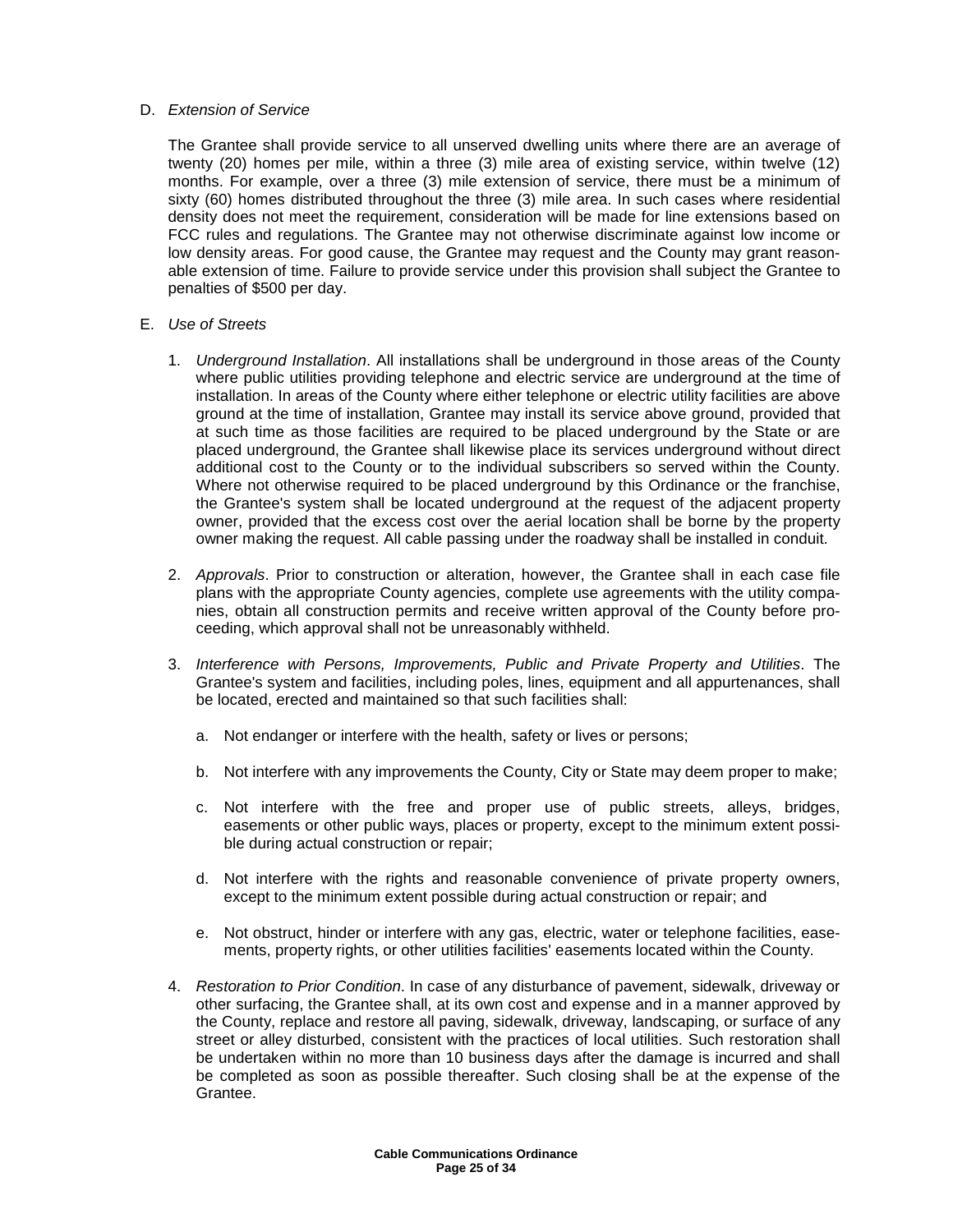- 5. Private Property. Grantee shall be subject to all laws, ordinances or regulations regarding private property or regulations regarding private property in the course of constructing, installing, operating or maintaining the Cable Communications System in the County. Grantee shall promptly repair or replace all private property, both real and personal, damaged or destroyed as a result of the construction, installation, operating, or maintenance of the Cable Communications System at its sole cost and expense.
- 6. Relocation of the Facilities. In the event that at any time during the period of the franchise, the State shall lawfully elect to alter, or change, the grade of any street, alley or other public ways, the Grantee, upon reasonable notice by the proper authority, shall remove or relocate as necessary its poles, wires, cables, underground conduits, manholes and other fixtures at its own cost and expense.
- 7. Cooperation with Building Movers. The Grantee shall, on the request of any person holding a building moving permit issued by the County, temporarily raise or lower its wire to permit the moving of buildings. The expense of such temporary removal, raising or lowering of wires shall be paid by the person requesting the same, and the Grantee shall have the authority to require such payment in advance. The Grantee shall be given not less than fifteen (15) working days advance notice to arrange for such temporary wire changes.
- 8. Tree Trimming. The Grantee shall comply with all State laws and regulations regarding tree removal and trimming in public rights-of-way.
- 9. Easements. All necessary easements over and under private property shall be arranged for by the Grantee.
- F. Erection, Removal and Common Use of Poles

Approval of New Poles. No poles shall be erected by the Grantee without prior approval of the State with regard to location, height, types and any other pertinent aspect. However, no location of any pole or wire-holding structure of the Grantee shall give rise to a vested interest and such poles or structures shall be removed or modified by the Grantee at its own expense whenever the State reasonably determines that the public convenience would be enhanced thereby.

- G. Construction Reporting Requirements
	- 1. Progress Report. Within thirty (30) days of the granting of a franchise pursuant to this Ordinance, the Grantee shall provide the County with a written progress report detailing work completed to date. Such report shall include a description of the progress in applying for any necessary agreements, licenses, or certifications and any other information the County Manager may deem necessary. The content and format of the report will be determined by the County Manager and may be modified at his/her discretion.
	- 2. Time Frame for Reports. Such written progress reports shall be submitted to the County Manager's office on a monthly basis throughout the entire construction process. The County Manager or his/her designee may require more frequent reporting, if he/she determines it is necessary to better monitor the Grantee's progress.
	- 3. Subscriber Information. Prior to the commencement of any system construction, the Grantee shall produce an informational document to be distributed to all residents of the area to be under construction, which shall describe the activity that will be taking place. The informational document shall be reviewed and approved by the County Manager or his/her designee prior to its distribution.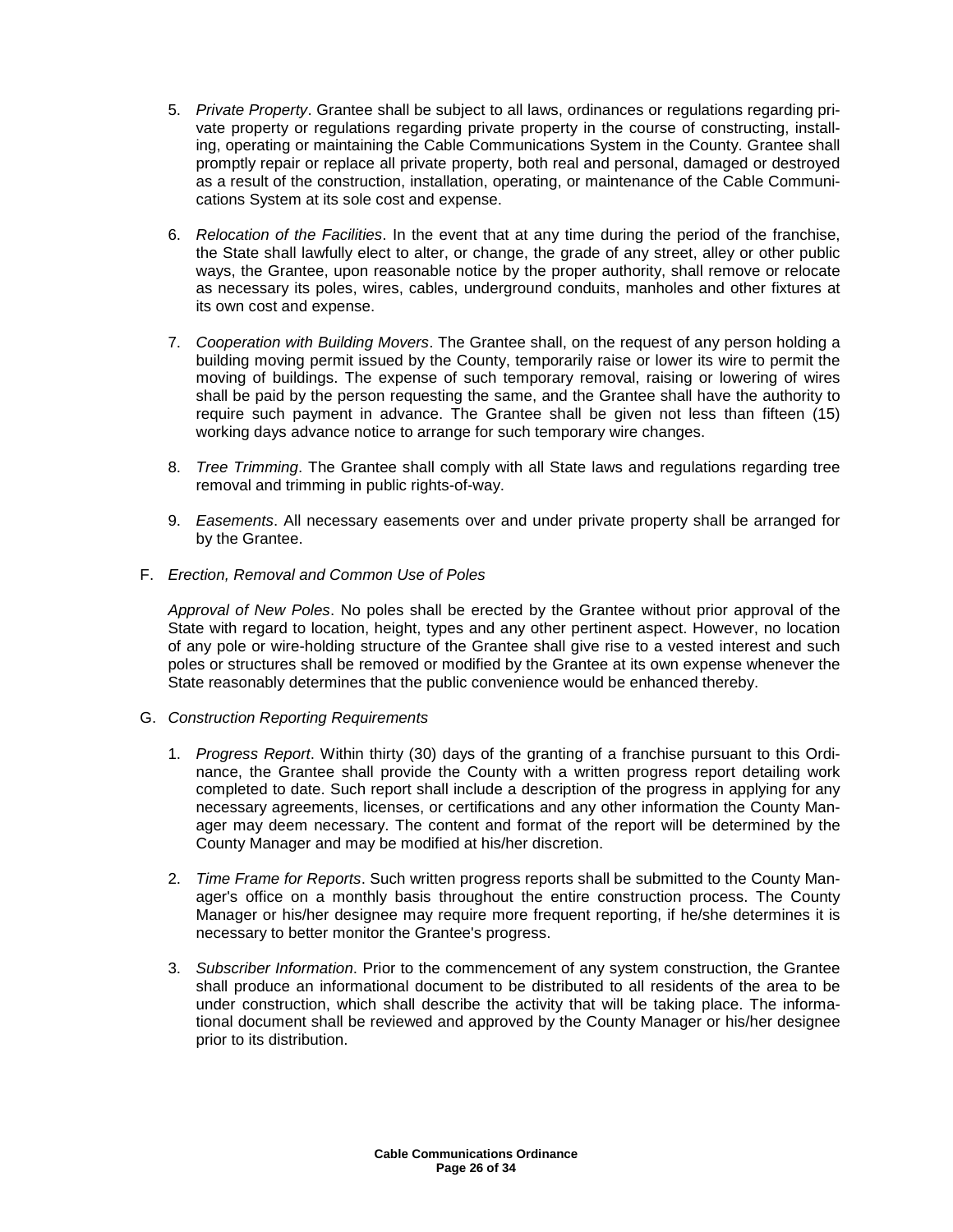- H. Tests and Performance Monitoring
	- 1. Rebuild Tests. Not later than sixty (60) days after any new or substantially rebuilt portion of the system is made available for service to subscribers, at the time of annual FCC Proof of Performance testing, the Grantee shall conduct technical performance tests to demonstrate full compliance with all technical standards contained in this Ordinance, the franchise, and the technical standards and guidelines of the FCC.
	- 2. Report. Such tests shall be performed by, or under the supervision of a qualified registered professional engineer or an engineer with proper training and experience. A copy of the report shall be submitted to the County, describing test results, instrumentation, calibration, and test procedures, and the qualification of the engineer responsible for the tests.
	- 3. Test Points. System monitor test points shall be established at or near the output of the last amplifier in the longest feeder line, at or near trunk line extremities. Such periodic tests shall be made at the test points as shall be required by the FCC and/or the franchise.
	- 4. FCC Reports. In addition to the performance test reports required herein, a copy of any performance test reports required by the FCC shall be submitted to the County within sixty (60) days of completion.
	- 5. Complaints. Whenever there have been similar complaints made or when there exists other evidence, which, in the reasonable judgment of the County, casts doubt on the reliability or quality of the Grantee's system, the County shall have the right and authority to compel the Grantee to test, analyze, and report on the performance of its system. The County may require additional tests, full or partial repeat tests, different test procedures, or tests involving a specific subscriber's terminal. Reports on such tests shall be delivered to the County no later than fourteen (14) days after the County formally notifies the Grantee and shall include the following information: the nature of the complaints which precipitated the special tests; what system component was tested; the equipment used, and procedures employed in said testing: the results of such tests; and methods by which said complaints were resolved. Said tests and analyses shall be supervised by a professional engineer not on the permanent staff of the Grantee, who shall sign all records of the special tests and forward same to the County with a report interpreting the results of the tests and recommending what actions should be taken by the County. All such tests shall be at the expense of the Grantee.
	- 6. Consultants. The County shall have the right, at its expense, to employ or contract with qualified consultants and attorneys if necessary or desirable, to assist in the administration of this, or any other section of this Ordinance or the franchise.

### **Section 8. Service Provisions**

- A. General Service Standards. The County reserves the right to enforce all relevant service rules and regulations as set forth by federal, state, and local governments. These rules and regulations include, but are not limited, to FCC Customer Service Regulations, as hereafter amended by the FCC, and the County's Rate and Service Regulation Ordinance, as hereafter amended by the County from time to time.
- B. Services to Subscribers and users
	- 1. Service. Concurrently with the activation of the cable communications system in the County, the Grantee shall provide all services to subscribers as described herein and in the franchise at rates detailed in the rate schedule.
		- a. The system shall carry the broad categories of programming and services listed in the franchise. Should the Grantee desire to change the selection of programs or services offered on any of its tiers, it shall maintain the mix, quality and level of services provided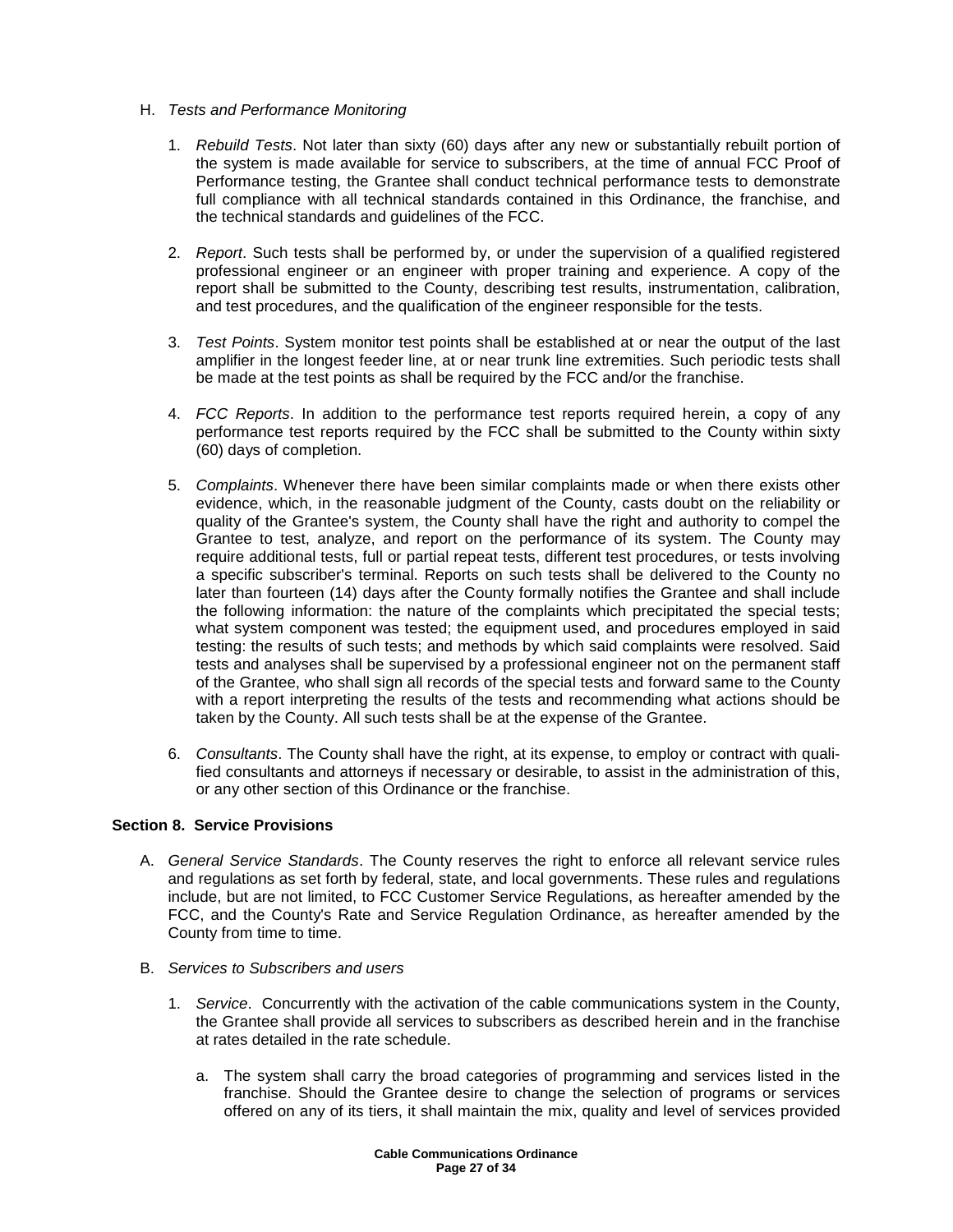over the system. Any such change in programs or services offered shall comply with the conditions and procedures contained in the franchise, and shall be reported to the County at least thirty (30) days prior to the proposed implementation. The Grantee shall use its best efforts to ensure diversity of programming.

- b. A basic service tier shall be offered to subscribers throughout the term of this Ordinance and the franchise.
- c. The Grantee shall provide and maintain, as designated in the franchise, the following access channels whose purposes are outlined below:
	- i. Government Access Channel which shall be a specifically designated channel for local governmental use and shall be managed, scheduled and programmed exclusively by the County.
	- ii. Educational Channel which shall be a specifically designated channel for use by local school authorities as are defined herein in Section 3, and shall be managed, scheduled and programmed exclusively by them.
	- iii. Public Access Channel which will be a specifically designated channel available on a non-discriminatory basis.
- d. The Grantee shall make available Leased Access channels, as required by Federal law.
- e. The Grantee shall produce and carry on a designated channel, on a daily basis, an alphanumeric program guide describing at a minimum, the programs offered on the access channels described above provided that programming information is furnished to the Grantee.
- f. The Grantee shall fully provide, at a minimum, the services, facilities and equipment for public, educational and government access as indicated in the franchise.
- 2. Emergency Override. The Grantee shall, without charge, provide, service and maintain public emergency transmission facilities to the County, as described in the franchise.
- C. Installations, Connections and other Grantee Services
	- 1. Standard Installations. Standard installation shall consist of a service not exceeding one hundred fifty (150) feet from a single point or pedestal attachment to the customer's residence. Service drops in excess of 150 feet and concealed wiring in the home shall be charged to the consumer not to exceed additional installation costs before installation begins plus a reasonable profit if allowed by the FCC. The desire of the Subscriber as to the point of entry into the residence shall be observed whenever possible. Runs in building interiors shall be as unobtrusive as possible. The Grantee shall use due care in the process of installation and shall repair any damage to the subscriber's property caused by said installation. Such restoration shall be undertaken within no more than ten (10) days after the damage is incurred and shall be completed as soon as possible thereafter.
	- 2. Deposits. Any deposit required by Grantee shall bear interest at a rate consistent with other service providers that require deposits.
	- 3. Antennas and Antenna Switches. The Grantee shall not, as a condition to providing cable communications service, require any subscriber or potential subscriber, to remove any existing antenna structures for the receipt of over-the-air television signals. The Grantee shall install, upon the request of the subscriber, an RF or antenna switch where required for the provision of services provided by the Grantee as required by Federal law.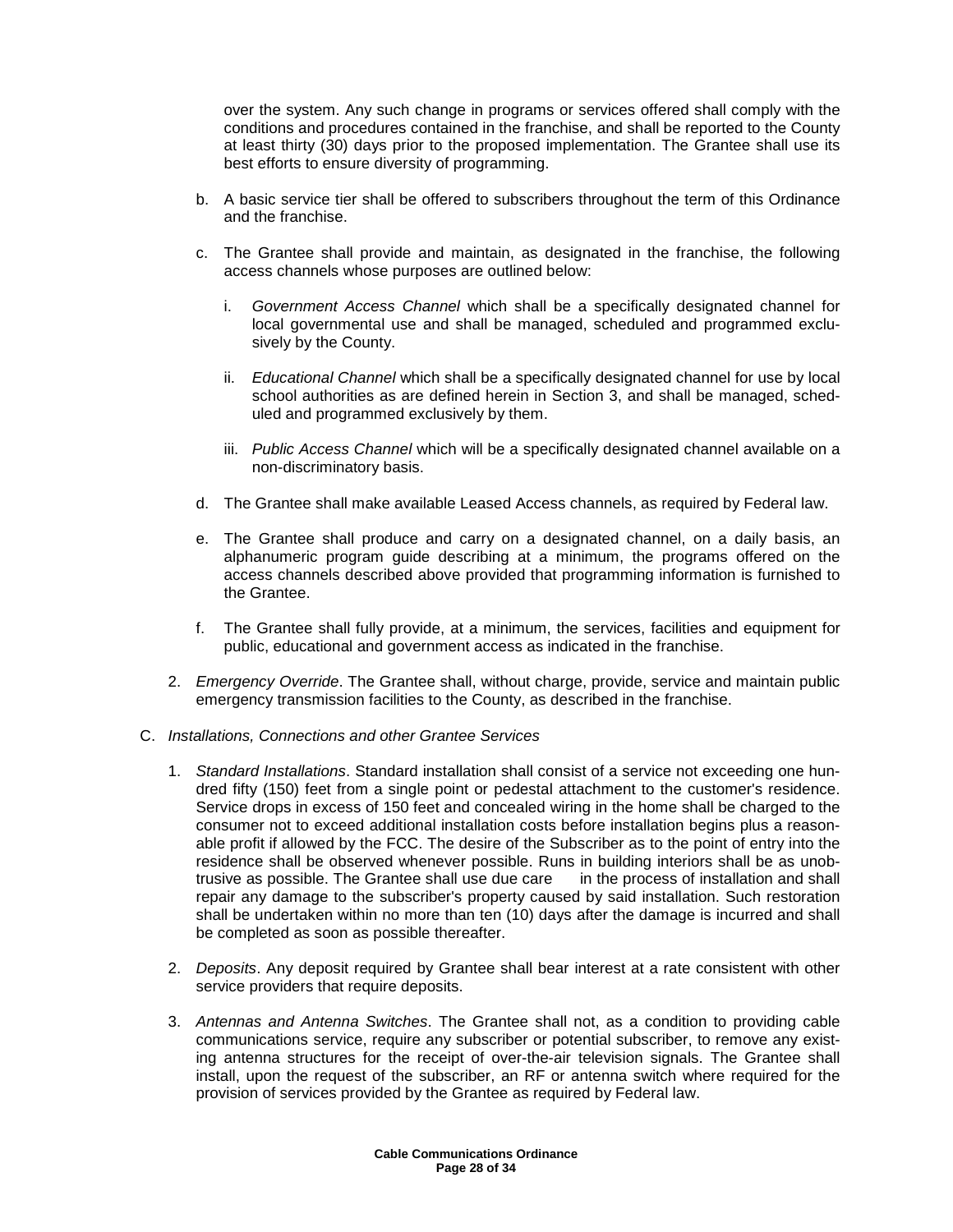- 4. Lockout Devices. The Grantee shall provide to the potential subscriber, as part of its promotional literature, information concerning the availability of a lockout device for use by a subscriber. The Grantee may to require a reasonable deposit or purchase price for the use of this device, as set forth in the rate schedule. The lockout device described herein shall be made available to all subscribers requesting it beginning on the first day that any cable service is provided.
- 5. Reconnection. Grantee shall restore service to customers wishing restoration of service provided customer shall first satisfy any previous obligations owed.
- 6. Free Disconnection. Subscribers shall have the right to have cable service disconnected without charge. Such disconnection shall be made as soon as practicable and in no case later than fifteen (15) day's following notice to Grantee of same. A refund of unused service charges shall be paid to the customer within thirty (30) days from the date of termination of service.
- 7. Delinquent Accounts. Grantee shall use its best efforts to collect on delinquent subscriber accounts. In all cases, the Grantee shall provide the customer with at least ten (10) working days written notice prior to disconnection.
- D. Service Calls and Complaint Procedures
	- 1. The Company shall establish, operate and maintain in the County a business office and maintenance and repair facility for the purpose of receiving inquiries, requests and complaints concerning all aspects of the construction, installation, operation, and maintenance of the system and for the payment of subscribers' service charges, and providing facilities for the production of programming.
	- 2. The Grantee shall have a listed, local, toll-free, or collect telephone number for service calls and such telephone service shall be available twenty-four (24) hours a day, seven (7) day's a week according to FCC guidelines. Said number shall be made available to subscribers and the general public. The Grantee shall provide an unlisted telephone number to the County and utility companies to enable the County or utility companies to reach the Grantee in case of emergency.
	- 3. The Grantee shall respond to and resolve subscribers' complaints or requests for service in connection with repairs and maintenance and malfunctions of system facilities. The Grantee shall respond as quickly as possible to such complaints and requests, but shall in any case respond within twenty-four (24) hours. Complaints or requests which may pose a potential health and safety hazard will be responded to immediately. In connection with billing complaints, the Grantee shall respond within seven (7) business days.
	- 4. The Grantee shall prepare and file with the County copies of all of its rules and regulations in connection with the handling of inquiries, requests and complaints. The Grantee shall, by appropriate means, such as a card or brochure, furnish information concerning the procedures for making inquiries or complaints, including the name, address and local telephone number of the employee or employees or agent to whom such inquiries or complaints are to be addressed, and furnish information concerning the County office responsible for the administration of the franchise, including, but not limited to, the address and telephone number of said office.
	- 5. The Grantee shall keep full records in connection with all inquiries, complaints and requests in connection with the system. Such records shall identify the person contacting the Grantee, and the person responding on behalf of the Grantee, the subject matter of the contact, the date and time it was received, the resolution of the matter in question or the action taken by the Grantee in connection with the contact, and the date and time thereof, and such other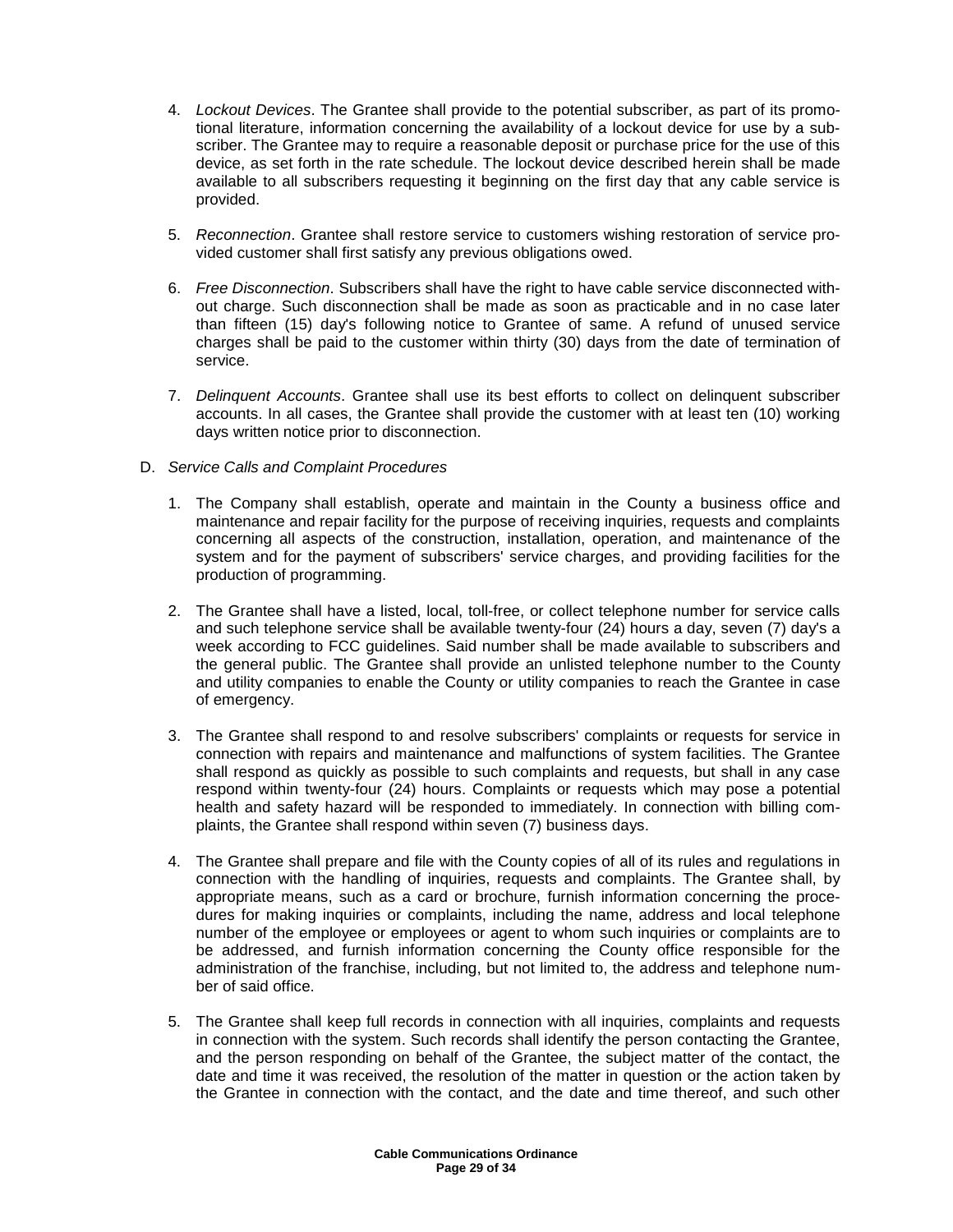information as may be deemed pertinent by the Grantee. These records shall be made available for periodic inspection by the County.

- 6. The Grantee shall service or replace without charge all equipment provided by it to the subscriber, provided, however, that the Grantee may charge a subscriber for service to or replacement of any equipment damaged due to negligence of such subscriber or lost or stolen from the subscriber's residence or place of business.
- 7. The County may review and monitor unresolved customer complaints.
- E. Continuity of Service Mandatory
	- 1. It shall be the right of all subscribers to receive continuous, uninterrupted service insofar as their financial and other obligations to the Grantee are honored.
	- 2. In the event that the Grantee elects to rebuild, modify or sell the system, or the County gives notice of intent to terminate or fails to renew its franchise, the Grantee shall cooperate with the County or new Grantee or operator in maintaining continuity of service to all subscribers for a period of six (6) months or such other time as mutually agreed upon. During such period, Grantee shall be entitled to the revenues for any period during which it operates the system, and shall be entitled to reasonable costs for the services when it no longer operates the system.
	- 3. Failure to Provide Continuity. In the event the Grantee fails to operate the system for seven (7) consecutive days without prior approval of the County or without just cause, the County may, at its option, operate the system or designate an operator until such time as Grantee restores service under conditions acceptable to the County or a permanent operator is selected. If the County is required to fulfill this obligation for the Grantee, the Grantee shall reimburse the County for all reasonable costs or damages incurred by the County as a result of the Grantee's failure to perform.
- F. Protection of Subscriber Privacy Mandatory

Grantee shall at all times protect the privacy of subscribers, as provided in this Ordinance and other applicable Federal, State, and Local laws, and in particular, Section 631 of the Communications Act (47 U.S.C. 551).

- G. Rights of Individuals
	- 1. Nondiscrimination Required. Grantee shall not deny service, deny access, or otherwise discriminate against subscribers, channel users or general citizens on the basis of race, color, religion, national origin, age, sex, or handicap, provided the Subscriber shall pay all applicable fees for the service desired. Grantee shall comply at all times with all other applicable Federal, State and Local laws and regulations, and all executive and administrative orders relating to nondiscrimination which are hereby incorporated and made part of this Ordinance by reference.
	- 2. Fairness of Accessibility. The entire system of the Grantee shall be operated in a manner consistent with the principles of fairness and equal accessibility of its facilities.
	- 3. Information Accessibility.
		- a. Each individual shall have the right to information concerning the provisions of this Ordinance and the rules and regulations formulated pursuant to it by the Commission, the Grantee, agent or entity created hereunder or pursuant to this Ordinance. The location and hours of operation for the delivery of such information shall be published in the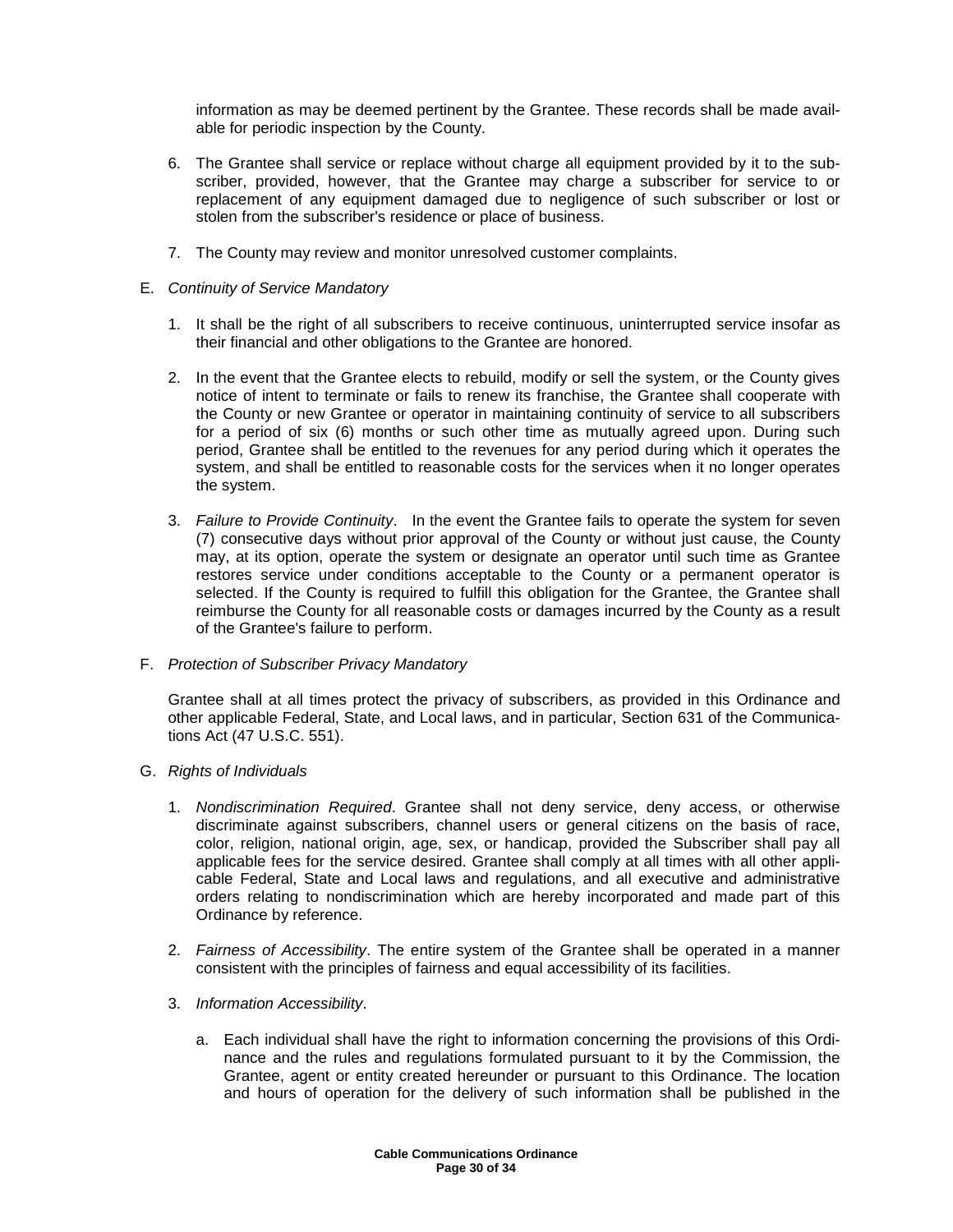newspaper of the greatest circulation within the County and in such other media as the Commission may determine and at its expense.

- b. Each individual subscribing to the services of the cable communications system shall be provided with information covering rates and charges, billing procedures, delinquency policy, subscriber privacy notice, lock-out procedures, A/B switch policy, and an itemized channel line-up.
- c. To the extent required by federal or state law or regulation, such information as may herein be prescribed will be made available to the public and individual subscribers in such form required for understanding, including the deaf and blind, and in such languages as may be specified by the Commission.
- d. Each document required to be maintained, prepared, filed or submitted under the provisions of this Ordinance or pursuant to it, except those required and designated confidential by the Federal Communications Commission is a public document, available for public inspection and copying at the requestor's expense, at the office of the Grantee or the County Manager's office during normal business hours. The charge for such copying shall approximate the cost of mechanical reproduction and shall not include a charge for labor.

### **Section 9. Books, Records and Reports**

- A. Books and Records Available to the Grantor
	- 1. The Grantee shall maintain an office within the franchise territory, and manage all of its operations in accordance with a policy of open books and records to the County Manager or his/her designee. The County shall have the right to inspect at any time during normal business hours, all books, records, maps, plans, income tax returns, financial statements, service complaint logs, performance test results and other like materials of the Grantee which relate to the operation of the franchise. Access to the aforementioned records shall not be denied by the Grantee on the basis that said records contain "proprietary" information.
	- 2. Grantee shall permit any duly authorized representative of the County to examine and copy or transcribe any and all maps and other records kept or maintained by Grantee or under its control concerning the operations, finances, affairs, transactions or property of Grantee. If any of such maps or records are not kept in the County, or upon reasonable request made available in the County, and if the County shall determine that an examination of such maps or records is necessary or appropriate to the performance of any of their duties, then all travel and maintenance expenses necessarily incurred in making such examination shall be paid by Grantee.
- B. Reports Required

The Grantee shall file with the County, unless otherwise waived:

1. Regulatory Communications. All reports required by the Federal Communications Commission (FCC) including, but not limited to annual proof of performance tests and results, and Equal Employment Opportunity (EEO) reports, and all petitions, applications and communications of all types submitted by Grantee to the FCC, the Security and Exchange Commission (SEC), or any other Federal or State regulatory commission or agency, having jurisdiction over any matter affecting operation of Grantee's system shall be submitted simultaneously to the County by delivery to the Clerk to the Board of Commissioners who shall advise interested County departments of such filing.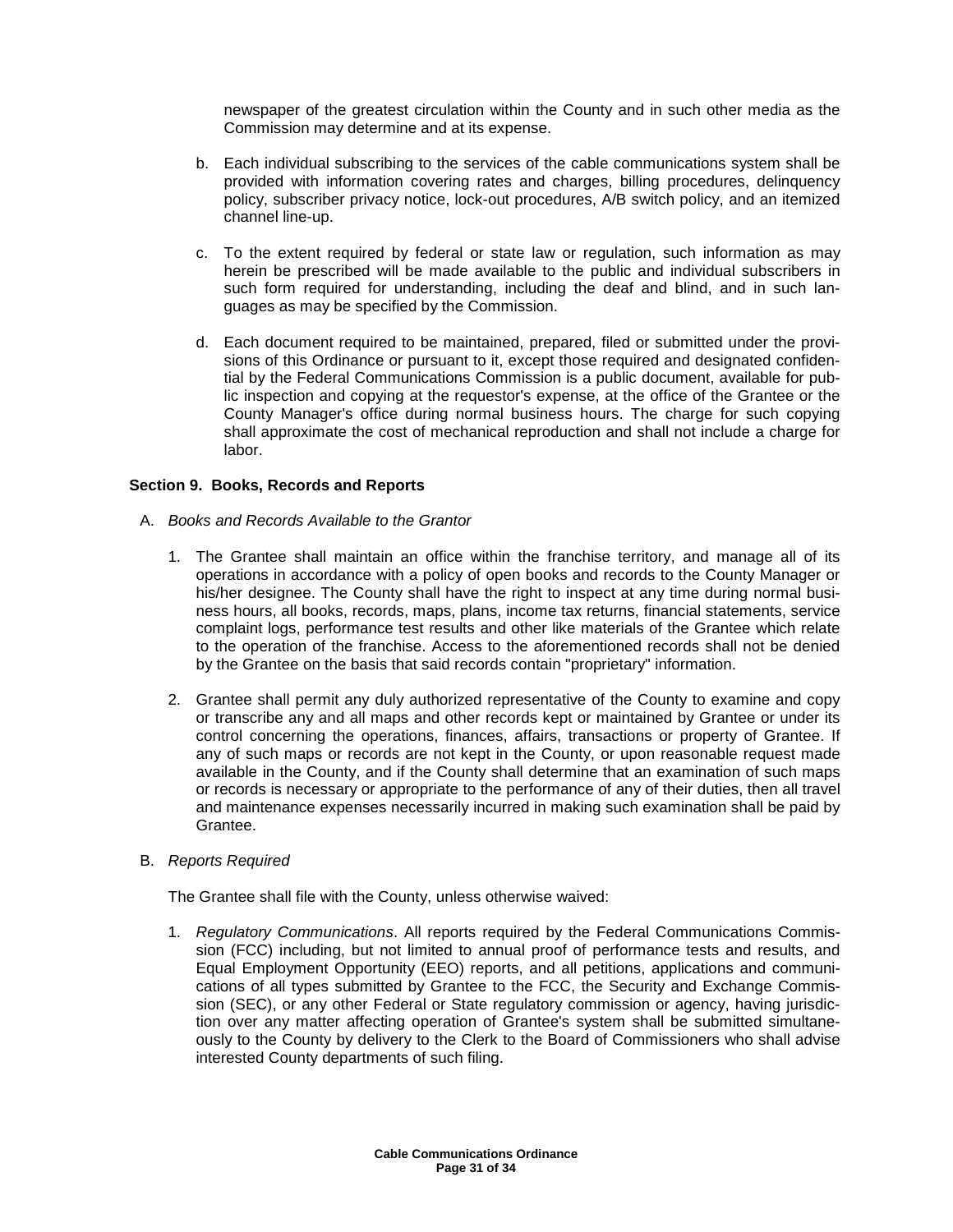- 2. Facilities Report. An annual report setting forth the physical miles of plant construction and plant in operation during the fiscal year shall be submitted to the County. Such report shall also contain any revisions to the system "as built" maps filed with the County.
- 3. Construction Reports. Construction reports shall be sent to the County thirty (30) days after the franchise is awarded and monthly thereafter until construction is completed as specified in Sections 7(G)(1) and 7(G)(2) of this Ordinance.
- 4. Proof of Performance Tests. Proof of performance test results shall be supplied to the County when sections of the system are rebuilt and annually as required in Section 7(H) of this Ordinance.
- 5. Test Required by County. Tests required by County as specified in Section 7(H) of this Ordinance shall be submitted within fourteen (14) day's of notification.
- 6. Change in Service. A report on any change in programming or service shall be provided to the County thirty (30) days prior to implementation.
- 7. Grantee Rules. The Grantee's schedule of charges, contract or application forms of regular subscriber service policy regarding the processing of subscriber complaints, delinquent subscriber disconnect and reconnect procedures and any other terms and conditions adopted as the Grantee's policy in connection with its subscribers shall be filed with the County and conspicuously posted in the Grantee's local office. All such terms and conditions, including schedule of charges, must have been filed with the County prior in accordance with the provisions of this Ordinance to their becoming effective. Such rules, regulations, terms and conditions shall not be in conflict with the provisions hereof or applicable state and federal laws, rules or regulations.
- 8. Proof of Bonds and Insurance. Grantee shall submit to the County the required performance bond, or a certified copy thereof, and written evidence of payment of required premium, and all policies of insurance required by this Ordinance, or certified copies thereof, and written notice of payment of required premium under the terms and conditions described in Section 6 of this Ordinance.
- 9. Financial and Ownership Reports. The following financial reports for the franchise area shall be submitted annually to the County:
	- a. An ownership report, indicating all persons, who at any time during the preceding year did control or benefit from an interest in the franchise of five percent (5%) or more.
	- b. A fully-audited statement of gross annual revenues verifying all revenues from the Pitt County franchise as certified by a Certified Public Accountant. Upon request by the County, no more than four (4) times during the term of the franchise, the Grantee shall provide: an annual, fully-audited and certified financial report from the previous calendar year, (including year-end balance sheet; income statement and statement of sources and applications of funds).
	- c. A current annual statement of all capital expenditures including the cost of construction and of equipment.
	- d. An annual list of officers and members of the Board of Grantee and of any parent corporation.
- 10. Operational Reports. The following system and operational reports shall be submitted annually to the County: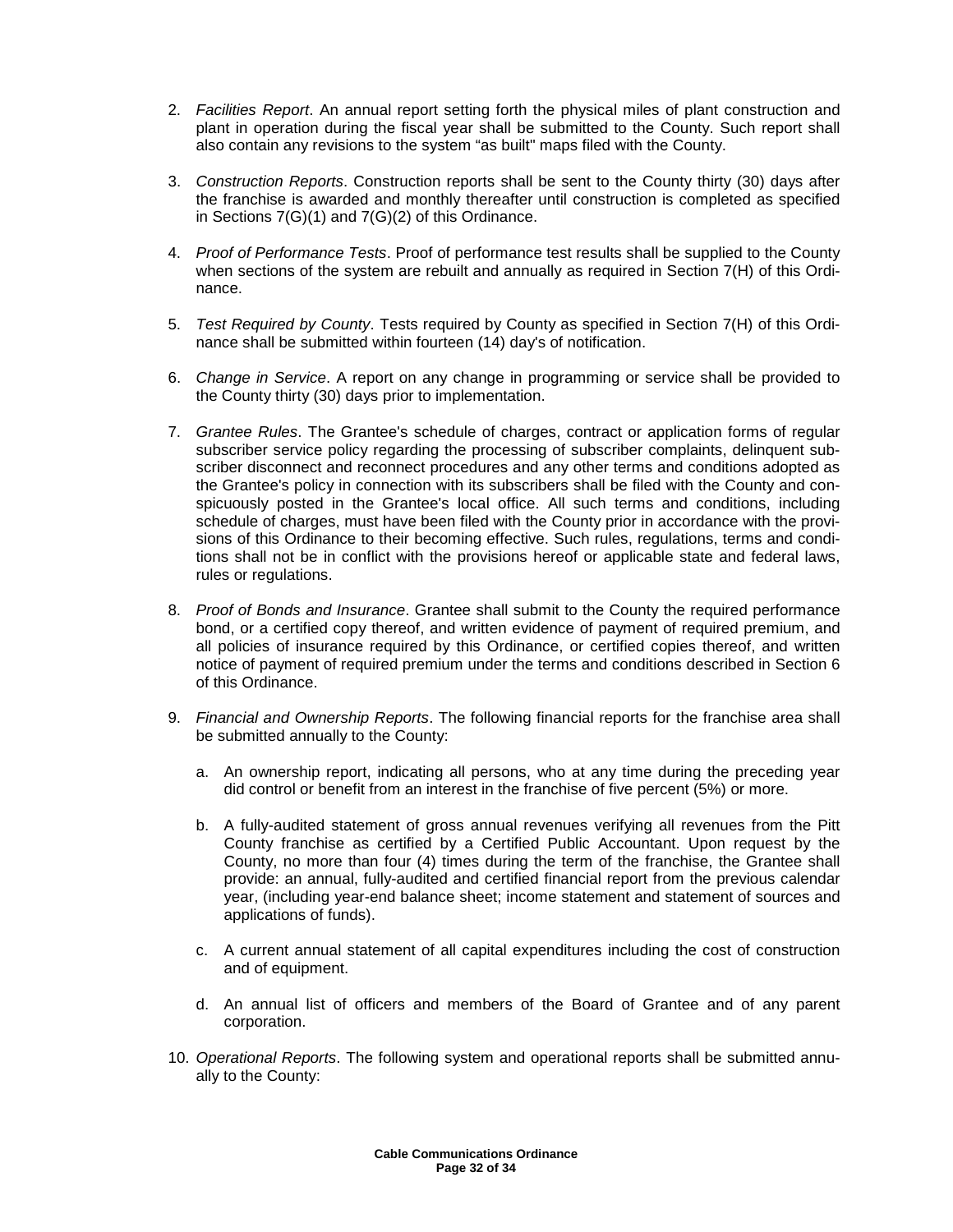- a. A report on the system's technical tests and measurements as set forth herein and in the franchise.
- b. A report on programs and services offered by Grantee, including public, educational, government, and leased access.
- c. An annual summary of the previous year's activities including, but not limited to, subscriber totals for each category of service offered including number of pay units sold, new services offered, and the amount collected annually from other users of the system and the character and extent of the service rendered thereto.
- d. An annual summary of complaints received and handled in addition to any reports required in the franchise.
- e. An annual projection of system and service plans for the future.
- 11. Additional Reports. The Grantee shall prepare and furnish to the County at the times and in the form prescribed, such additional reports with respect to its operation, affairs, transactions or property, as may be reasonably necessary and appropriate to the performance of any of the rights, functions or duties of the County in connection with this Ordinance or the franchise.
- C. Records Required
	- 1. Mandatory Records. The Grantee shall at all times maintain:
		- a. A record of all complaints received and interruptions or degradation of service experience for the preceding period prior to a performance evaluation.
		- b. A full and complete set of plans, records and "as built" maps showing the exact location of all cable communication system equipment installed or in use in the County, exclusive of subscriber service drops.
		- c. To the extent required by federal or state law or regulation, a comprehensive record of all personnel transactions and utilization of contractors, subcontractors, vendors and suppliers by race and sex.
	- 2. Other Records. The County may, from time to time, impose reasonable requests for additional information, records and documents.

### **Section 10. Miscellaneous Provisions**

- A. Public Notice. Public notice of any public meeting relating to this Ordinance or the franchise shall be in compliance with the County's public notice requirements.
- B. Captions. The captions to sections throughout this proposal are intended solely to facilitate reading and reference to the sections and provisions of this proposal. Such captions shall not affect the meaning or interpretation of this proposal.
- C. Franchise Applications
	- 1. Applicants for a franchise shall submit to the County written applications utilizing the standard format provided by the County, at the time and place designated by the County for accepting applications. The application shall include, at a minimum, the following:
		- a. Applicant's(s) proper business, corporate, or partnership name;